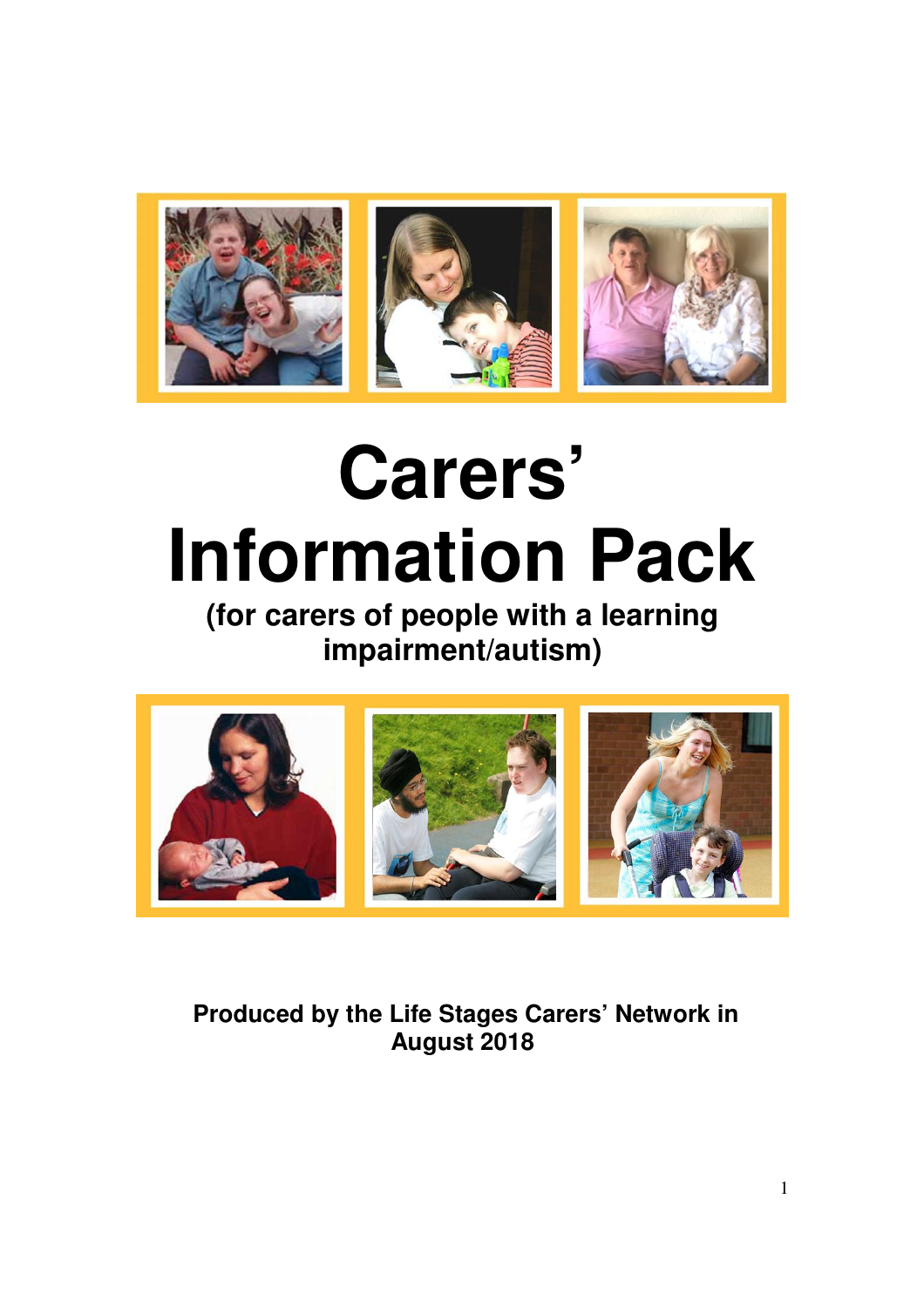## **Contents**

- 1. Introduction Who is a Carer?
- 2. What support is available for Carers?
- 3. Help in an Emergency
- 4. Caring and Working
- 5. Welfare Benefits
- 6. Education, Health and Care Plans
- 7. Health
- 8. The Life Stages Service (Social Care)
- 9. Assessing your Needs
- 10. Arranging Support
- 11. Person Centred Planning and Person Centred Reviews
- 12. Other Services available
- 13. Useful national and local contacts
- 14. Feedback
- 15. Recommend a friend

This document will be made available on request in Braille, large print, and on audio cassette, also available in other languages. Tel: 01325 406222 (option 4)



আপনি যদি এই প্ৰকাশনার কপি ইংরেজি ছাড়া অন্য কোন ভাষায় চান তাহলে সোশাল সার্ভিসেস বিভাগের সাথে 0800 9172121 নম্বরে যোগাযোগ করুন।

如您需要本出版物除英文以外的版本,请与社会服务部联系: 0800 9172121

گر آپ کوانگریز کی کے علاوہ کسی دوسر کی زبان میں بیہ معلومات در کار ہیں توسوشل سر وسز ڈیپار ٹمنٹ میں اس ٹیلیفون نمبر ہے 9172121 08000 پر رابطہ قائم کیچئے۔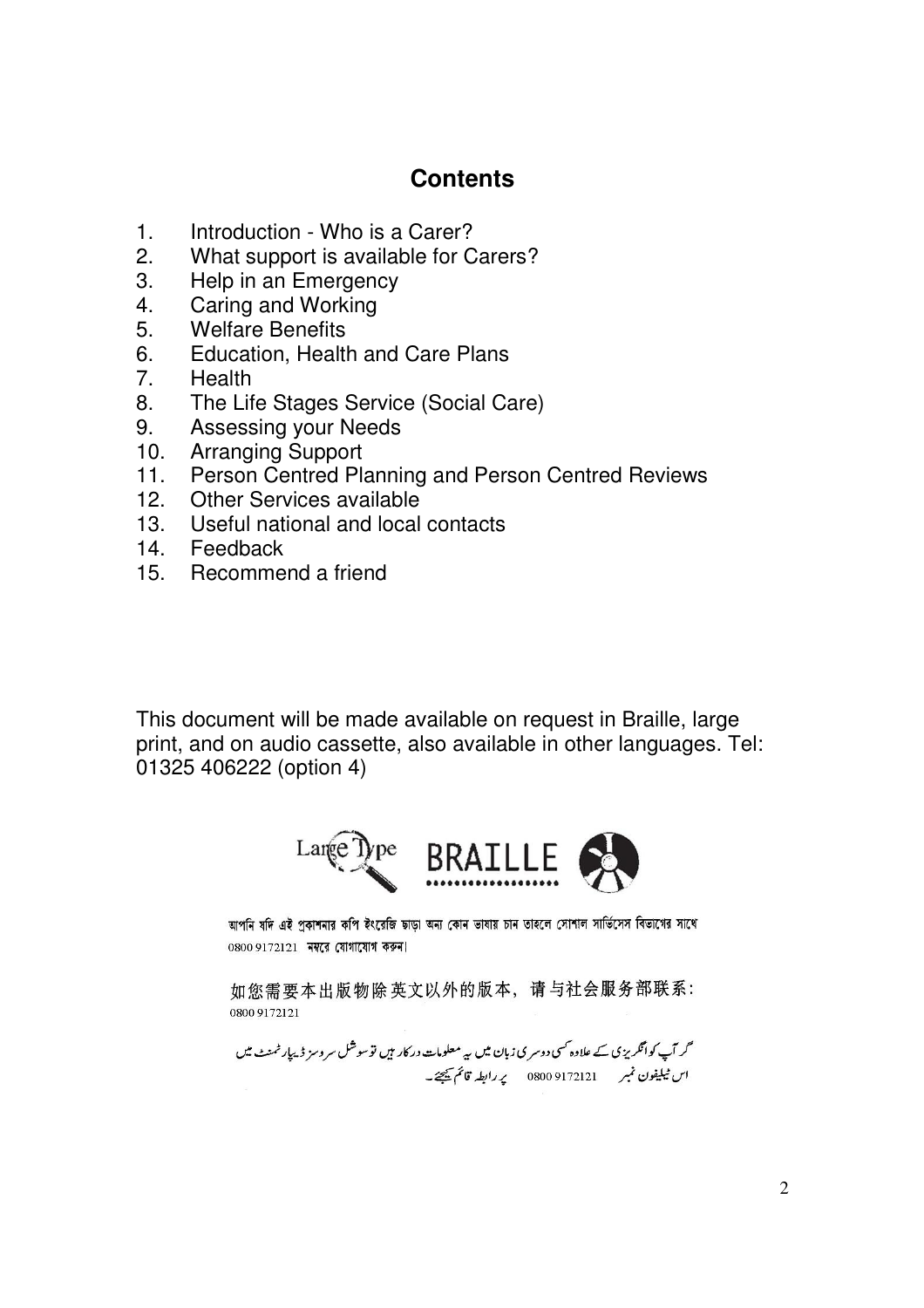## **1. Introduction - Who is a Carer?**

"A carer spends a significant proportion of their life providing unpaid support to family and potentially friends. This could be caring for a relative, partner or friend who is ill, frail, disabled or has a mental health problem or substance misuse problems" (DoH National Carers Strategy, 2008).

Carers may be caring for their disabled child or young person, their adult son or daughter, or other relatives or friends.

Carers may also be children or young people under the age of 18 who care for a parent or other adult, or a disabled brother or sister.

Many carers do not see themselves as carers, as they think they are only doing what they need to do to keep their relative or friend safe and well and able to take part in everyday life.

#### **A carer's role can include:**

- Keeping an eye on someone to make sure they are safe
- Helping to make their meals, or doing housework or shopping
- Helping someone to pay their bills and to understand and respond to any letters they may receive
- Helping them with washing, feeding or dressing
- Making sure that medication is taken or collected on time
- Supporting someone to go out and use community facilities, such as shops, swimming or other activities
- Providing emotional support for someone in their own home
- Reminding them to do things that they can't remember to do
- Providing more care for a child or young person than would usually be necessary for a child or young person of the same age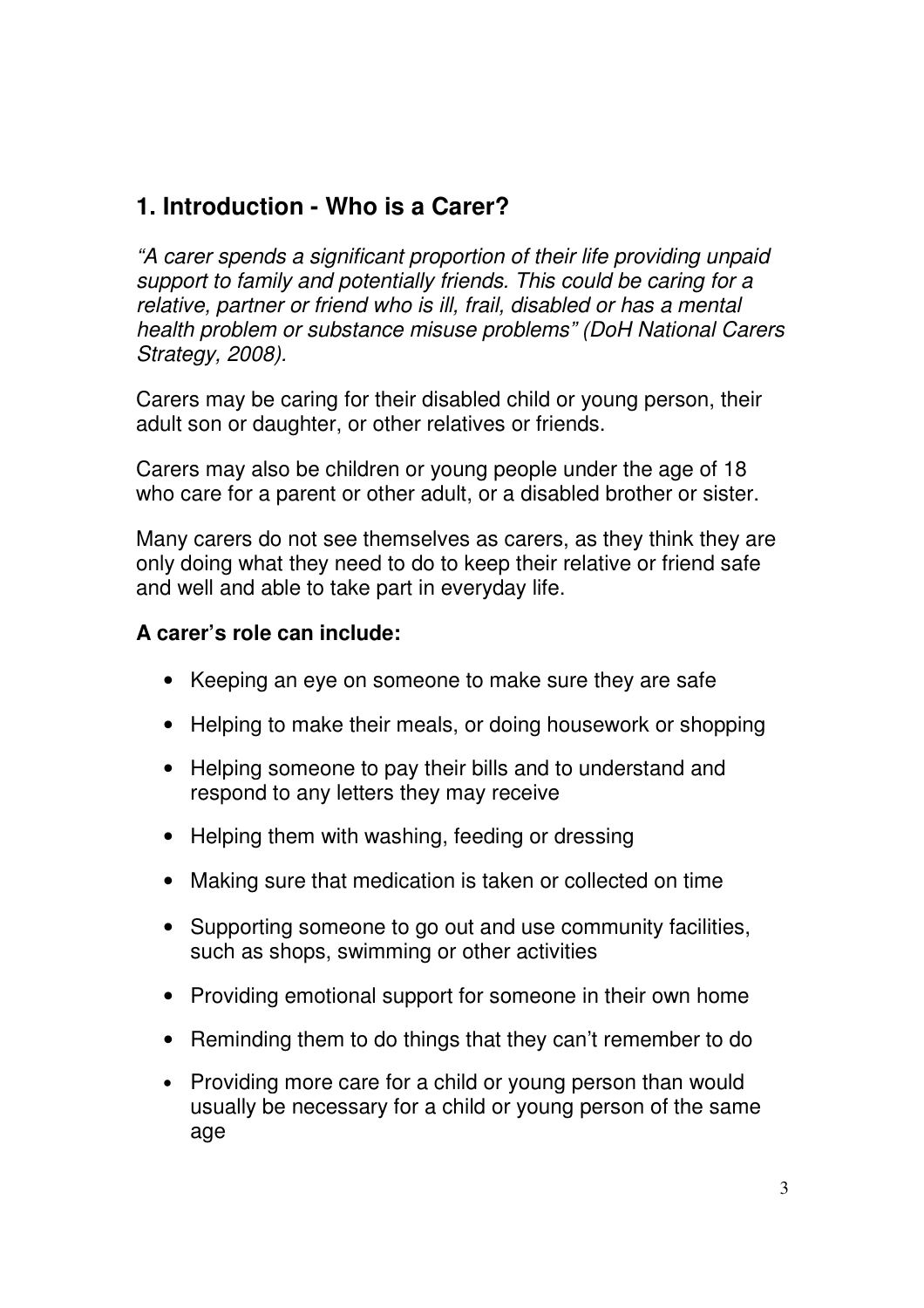## **2. What support is available for Carers?**

**a). Darlington Carers Support** provides information, support and advice to all adult carers, including parents of disabled children and young people under the age of 18. Through them you can make contact with other carers and receive information about other sources of help.

The information available includes:

- A general leaflet about the support they can offer, including how to register as a carer.
- If you register as a carer, you will receive a regular newsletter giving information about services and support. The register also gives a more accurate picture of carers in Darlington, which can be used by Health, Darlington Borough Council and other organisations to plan support for carers in Darlington.
- A number of carers groups and activities, including days out
- Access to funding to help you take a break from caring

The Service is open from Monday - Friday, 9am until 5pm and is based at:

Unit 1F Enterprise House Valley Street Darlington DL1 1GY Tel: 0300 0301215

Appointments can also be arranged outside normal working hours to fit with the needs of working carers.

For further information please telephone the Service, or visit the website at http://www.dccarers.org/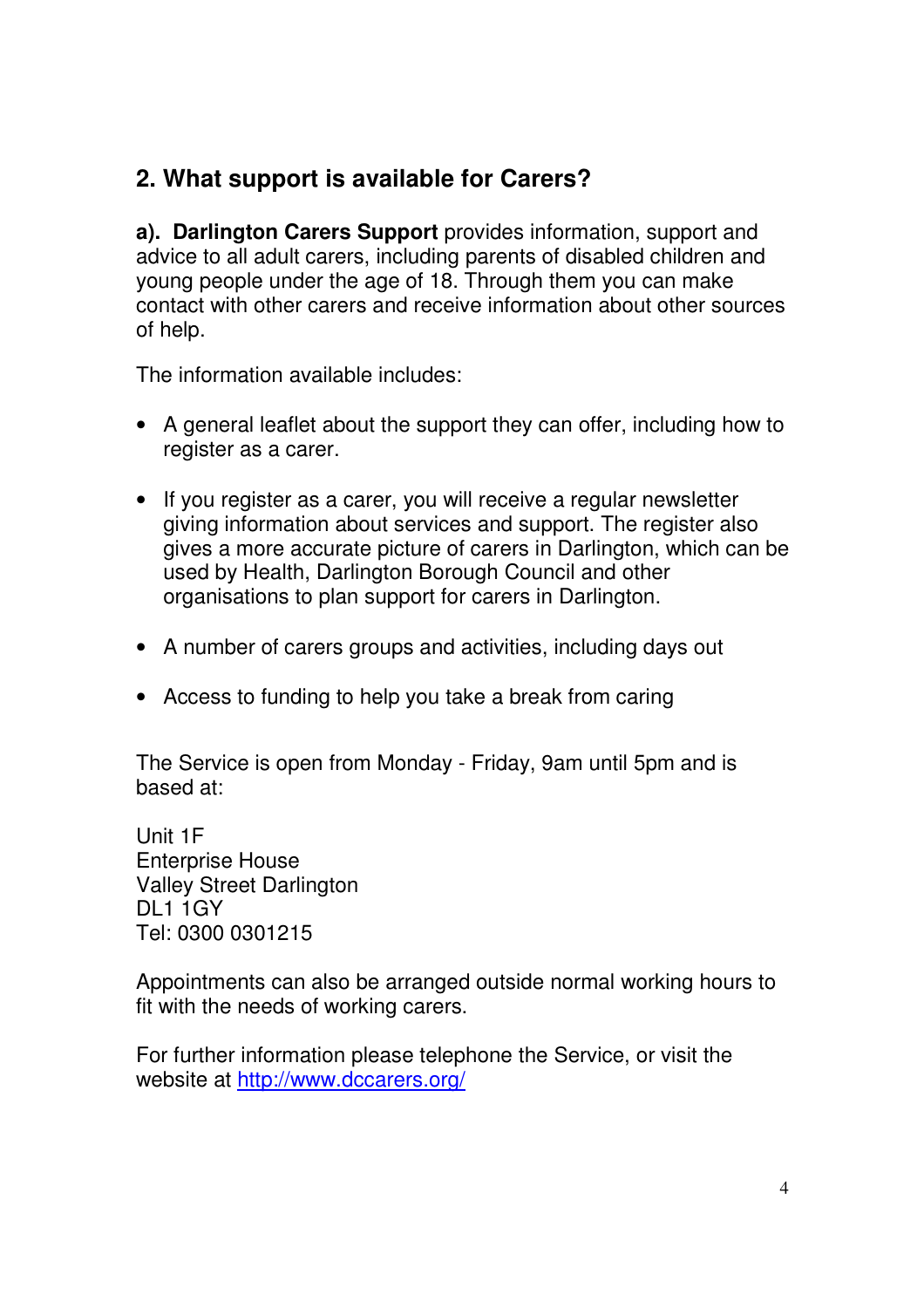#### **b). Parent Carer Forum**

This group is supported by DAD to enable parent carers to have a voice. Group members are continuing to work in partnership with education, social care and health to influence and develop quality services for children and young people with SEN (Special Educational Needs) and disabilities in Darlington.

Currently there are 3 parents sitting on the Local Authority SEND Steering Group which meets monthly and there are also 2 parents on each of the work streams that come from that to represent the Forum. These groups meet every 4-6 weeks.

The Forum also runs Focus Groups.

For more information, please contact the Forum

c/o DAD, 1P Enterprise House, South Entrance, Valley Street North **Darlington** DL1 1GY Tel: 01325 254848

Email parentsforum@darlingtondisability.org

#### **c). Life Stages Carers' Network**

**The Life Stages Carers' Network** is a small group of carers who meet with each other and members of staff from the Council to talk about issues that are of importance to them. The group would like more carers of people with a learning impairment/autism aged 14+ to join them.

The group's terms of reference are:

• To inform the work of the Darlington Learning Impairment Network (DLIN), and the generic Carers' Strategy Steering Group on the needs and views of parents/carers of people with a learning impairment/autism aged 14+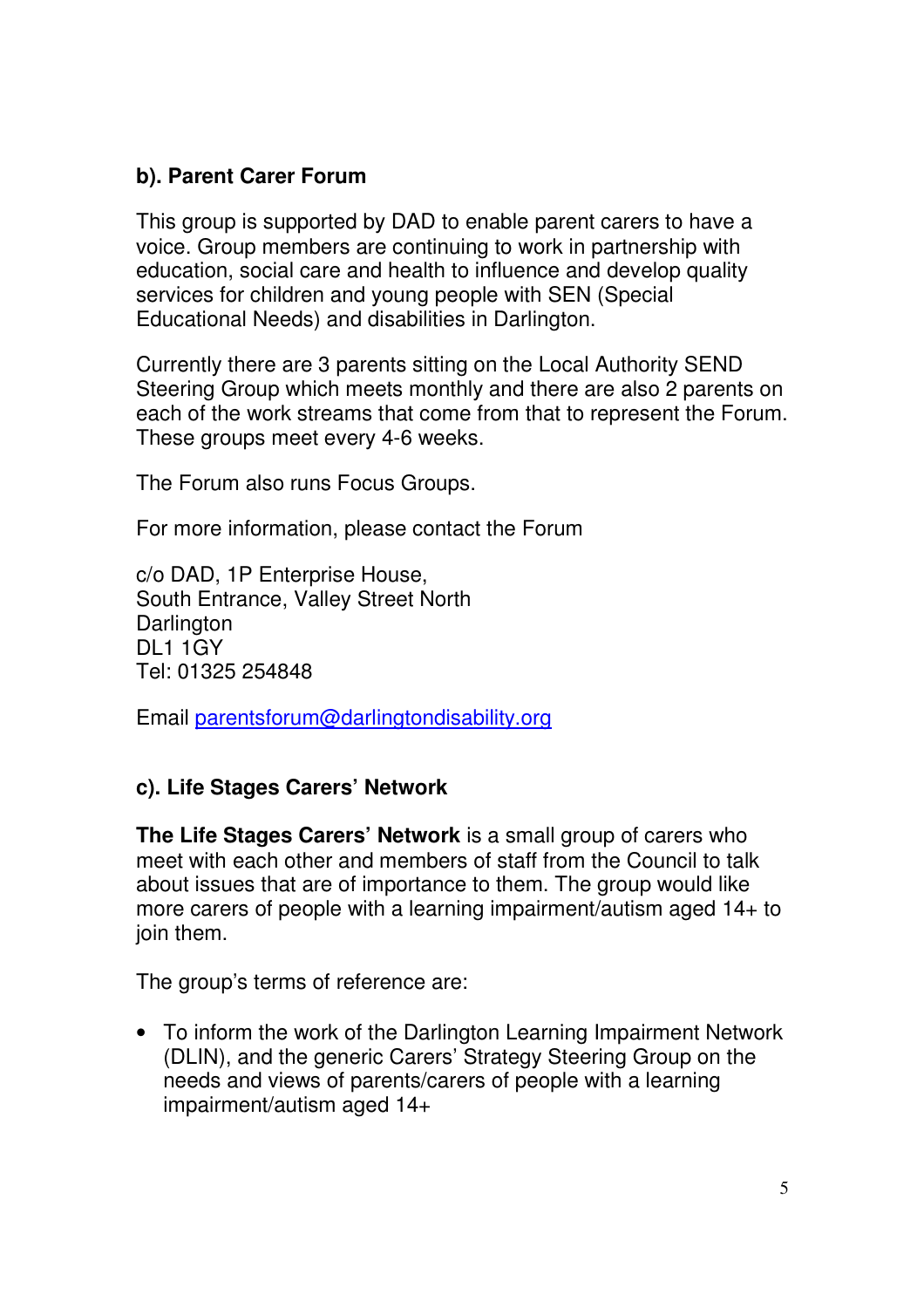- To provide a forum for information sharing between parents/carers of people with a learning impairment/autism aged 14+, and paid staff, and to provide the opportunity for parents/carers to raise areas of concern
- To lead on the development of areas of work of importance to parents/carers of people with a learning impairment/autism aged 14+, as these are identified

The group meets every other month immediately before the Darlington Learning Impairment Network meeting.

#### **d). Darlington Learning Impairment Network**

**The Darlington Learning Impairment Network (DLIN)** is a multiagency meeting, including carers and people with a learning impairment, which seeks to improve the lives of people with a learning impairment/autism in Darlington. A 'Carers Update' is a standing item on the agenda and carers from the Life Stages Carers' Network attend DLIN meetings.

Members of the DLIN decided to use the term 'learning impairment' rather than 'learning disability' as they felt that this reflects the barriers that people with a learning impairment/autism experience in society.

#### **Substitute care is available if you need this in order to be able to attend the meetings. You can also choose to receive the minutes of the meetings, even if you are not able to attend.**

**e). Age UK Darlington Carers Club** enables both carers and excarers to gain comfort and support from other people who've been in similar situations. The group provides information about available services, and carers offer advice and support to each other. For more information, telephone 01325 362832.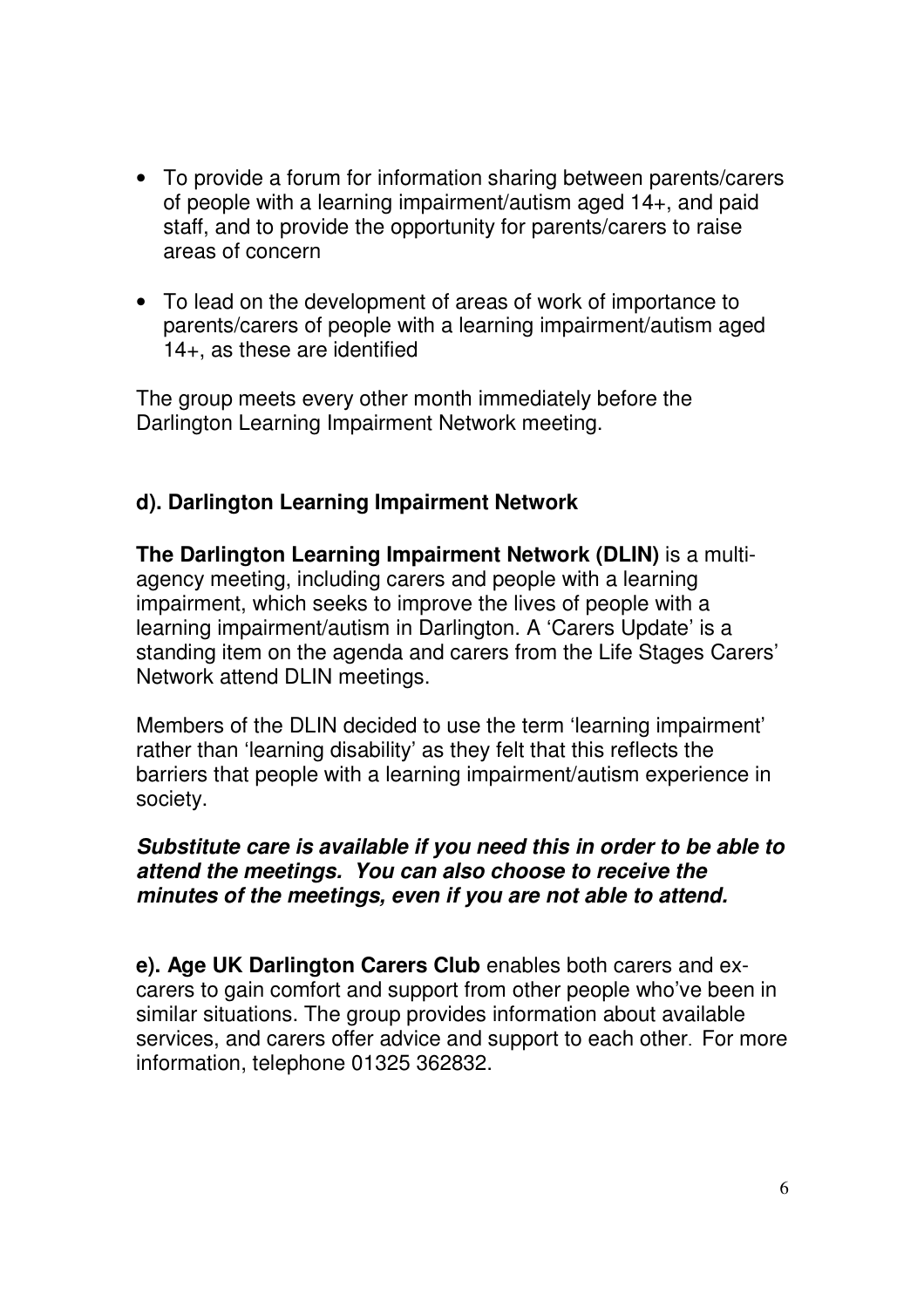## **f). Humankind Darlington Young Carers**

Provides services, support and information to young carers under the age of 25.

Telephone: 01325 483038 Email: dyc@humankindcharity.org.uk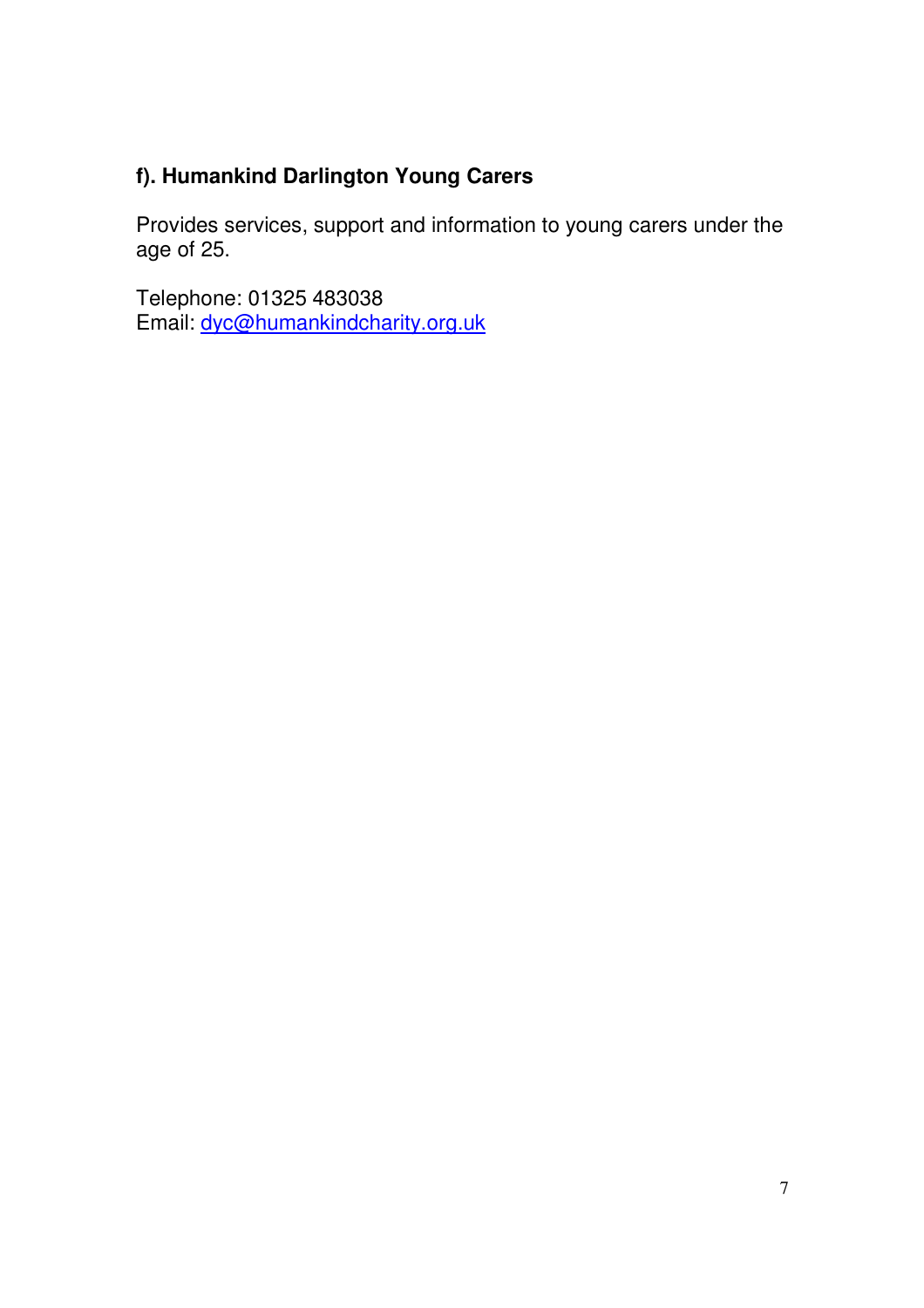## **3. Help in an Emergency**

**a). Carers Emergency Support Service** (for all carers of adults aged  $18+$ )

The Carers Emergency Support Service is a free-of-charge service that makes sure that the person you care for is safe and their care needs are met if you have an emergency situation. For example, if you have an accident, or are admitted to hospital at short notice, or have to deal with a family or emotional crisis.

**You need to register with the service in advance** then, if an emergency occurs, the service will contact the person(s) you have identified as emergency contacts. If they are not available, or you have no nominated contacts, short term support will be provided by the service provider until alternative arrangements can be made by Adult Social Care.

For more information or to register with the service contact:

Human Support Group (HSG) Suite B, Eldiss Business Park Finchale Road, Pity Me Durham DH1 5HE

Telephone: 03300 882367

#### **We would recommend that you consider registering with this service**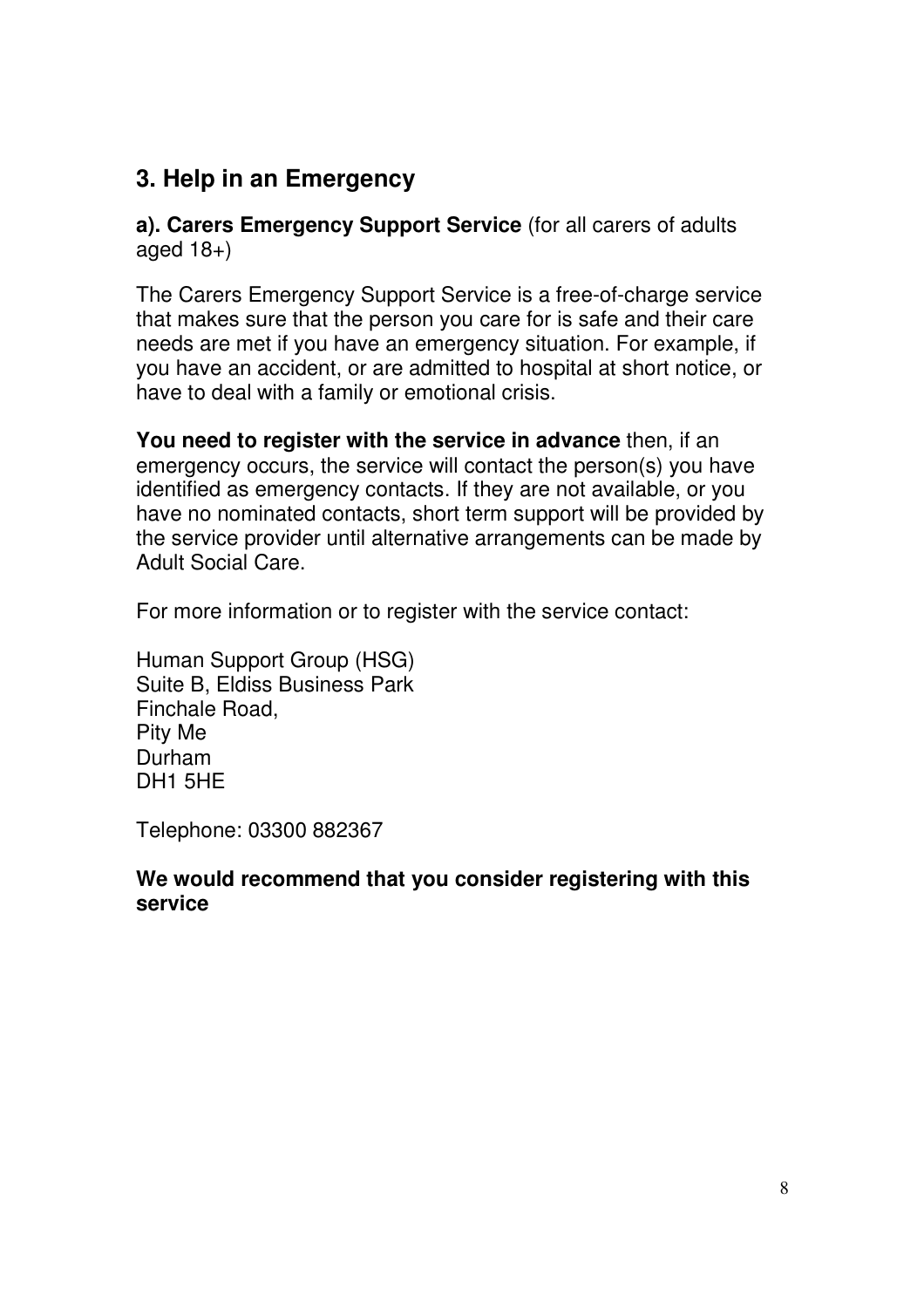#### **b). Darlington NHS Urgent Care Centre, located alongside the A&E Department at Darlington Memorial Hospital**

The Urgent Care Centre is open 24 hours a day, seven days a week, and if people have urgent care needs they are asked to call 111 to make an appointment. However, if someone arrives without an appointment, they will still be seen.

#### **c). Life Stages Duty Team**

If the person you care for has an allocated worker within the Life Stages Service and you need help in an emergency **during** normal office opening hours and are unable to contact the worker directly, you can contact the Duty Team at:

Central House Gladstone Street **Darlington** DL3 6JX

Tel 01325 406125 Fax 01325 406155

If you need help in an emergency **after** normal office opening hours, the Emergency Duty Team can be contacted on 08702 402994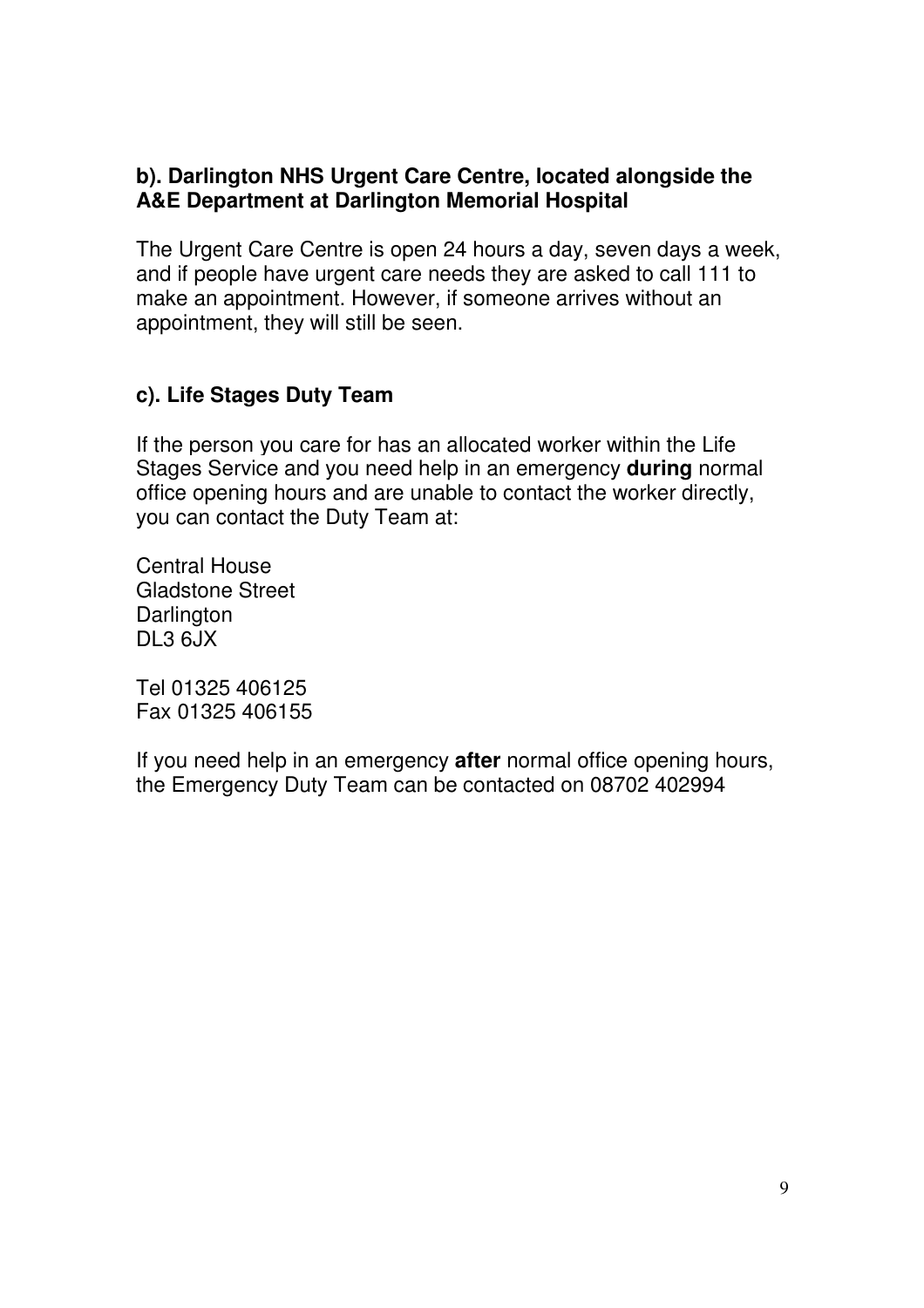# **4. Caring and Working**

Trying to juggle your caring role with paid employment can be challenging, so you may find the following information useful.

### **a). Parental leave**

- Parental leave gives parents the right to take time off work to look after their children. Parental leave is normally unpaid but some employers have more generous provisions. Check your contract of employment.
- To qualify for leave, parents must have worked for an employer continuously for one year and must give at least 21 days' notice. They must also use the leave time to care for their child.
- Parents who qualify must be allowed at least 18 weeks unpaid leave for each child aged under 18, regardless of whether they are disabled or not.
- Both parents have the right to parental leave so each can take up to 18 weeks leave per child, to be used before the child's 18th birthday.
- Normally you have to take parental leave in blocks of one week or more. However parents of disabled children can take leave a day at a time. This means you could use parental leave for regular hospital visits.
- The maximum amount of leave a parent can take for any one child in one year is normally four weeks, but your employer can let you take a longer period of parental leave each year if they wish.
- You must give at least 21 days notice. Your employer may ask you to postpone your leave if it would cause disruption to their business. Seek further advice if this happens to you.
- If you take four weeks or less parental leave you are guaranteed returning to your same job. If you take more than four weeks and it is not reasonably possible for you to be allowed to return to your old job, you are entitled to a similar job with the same or better status as the previous one.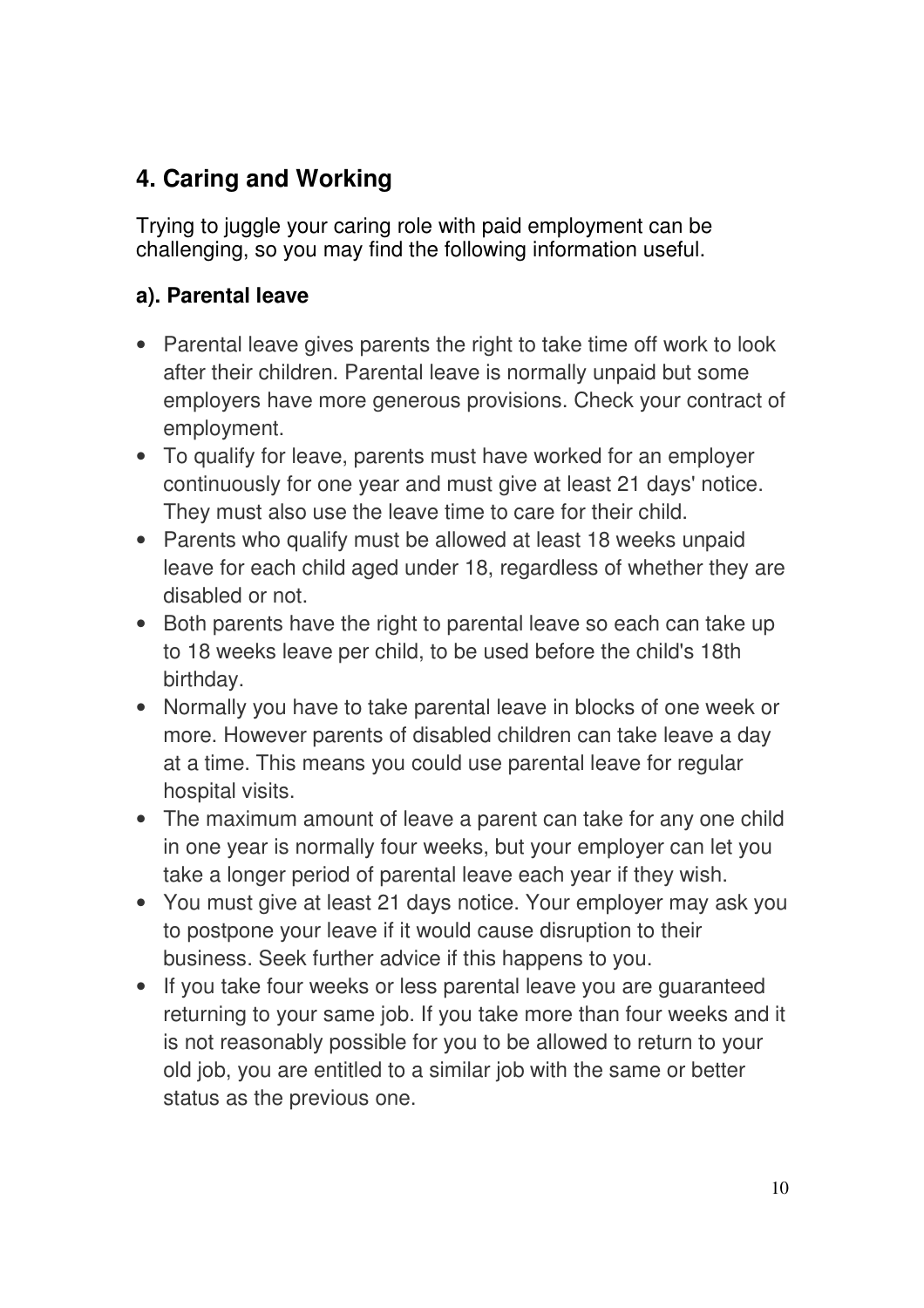#### **b). Right to request flexible working**

Flexible working patterns can allow employees to manage both work and their caring responsibilities. Flexible working could include flexible starting and finishing hours, compressed working hours, annualised working hours, term-time working, job sharing, part time working, home-working or tele-working.

You have the right to request flexible working if you are an employee with 26 weeks continuous employment at the date you make an application.

The law gives you the right to make one application per year for flexible working. However, your employer may be sympathetic if you find your circumstances have changed and you need to make a further application.

The request to work flexibly must be made in writing and dated and should include:

- an outline of the working pattern you would like
- an explanation of the effect, if any, you think the proposed change might have on your job and, how you think this could be dealt with.
- the date on which you would like the proposed change to start.
- whether you have made a previous request and, if so, the date of that request.

Your employer can only refuse your request if they have good business reasons for it. It is important to consider the needs of your company when you make your request, and to include as much information as you can about how your proposed change will help the business as well as you, or how you can deal with any possible negative impact you think your employer may be concerned about.

Your employer may have a standard form for you to use or you can use a form available from Carers UK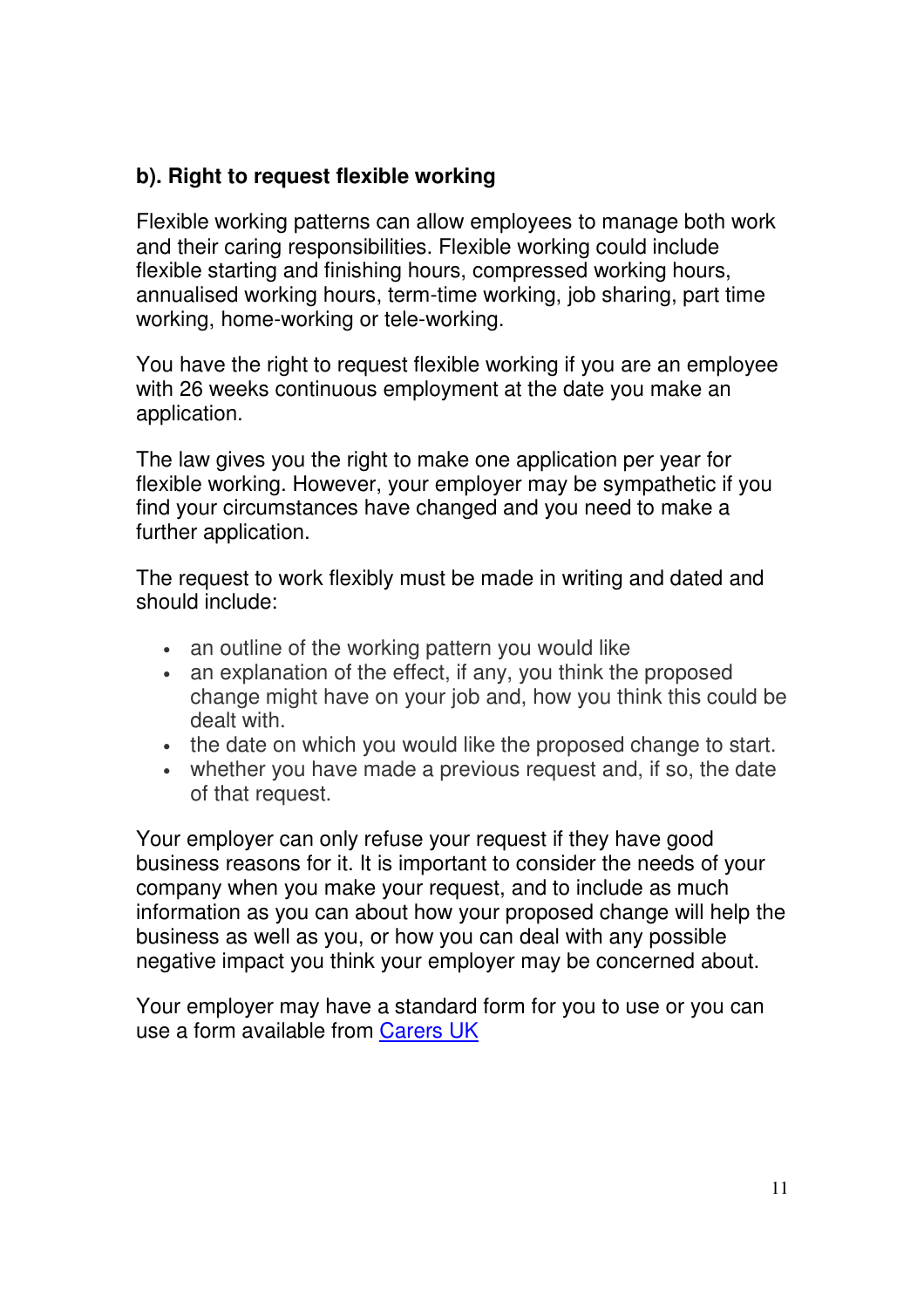## **5. Welfare Benefits**

Every year billions of pounds of welfare benefits and tax credits go unclaimed, including up to £3½ billion of Housing Benefit and Council Tax Benefit. You may be entitled to more money than you are currently receiving.

To find out, contact these organisations:

If you are over fifty, you can contact **Age UK Darlington** on 01325 357345/362832

#### **Help with Council Tax**

For help with Rent and Council Tax payments, you can contact **Darlington Borough Council**  http://www.darlington.gov.uk/council-tax-and-benefits/ - 01325 405555 or hbenquiries@darlington.gov.uk

A reduction to the council tax bill may be given to households with a permanently and substantially disabled resident(s) if specific criteria are met - https://doitonline.darlington.gov.uk/Viewer-VicForms.asp?user=anon&Form=Council%20Tax%20- %20Disabled%20Relief%20(1.0).wdf

Carers are one of the groups disregarded for Council Tax in certain circumstances - https://doitonline.darlington.gov.uk/Viewer-VicForms.asp?user=anon&Form=Council%20Tax%20- %20Careworkers%20Discount%20(1.0).wdf

#### **Citizens Advice Bureau (CAB)**

At Darlington CAB you can get general advice on a range of problems and referral (if appropriate) to specialists for advice on money, welfare benefits and employment issues.

Gateway drop-ins are available from Monday – Friday, 10.00am – 12 noon. This means that clients no longer need to book an appointment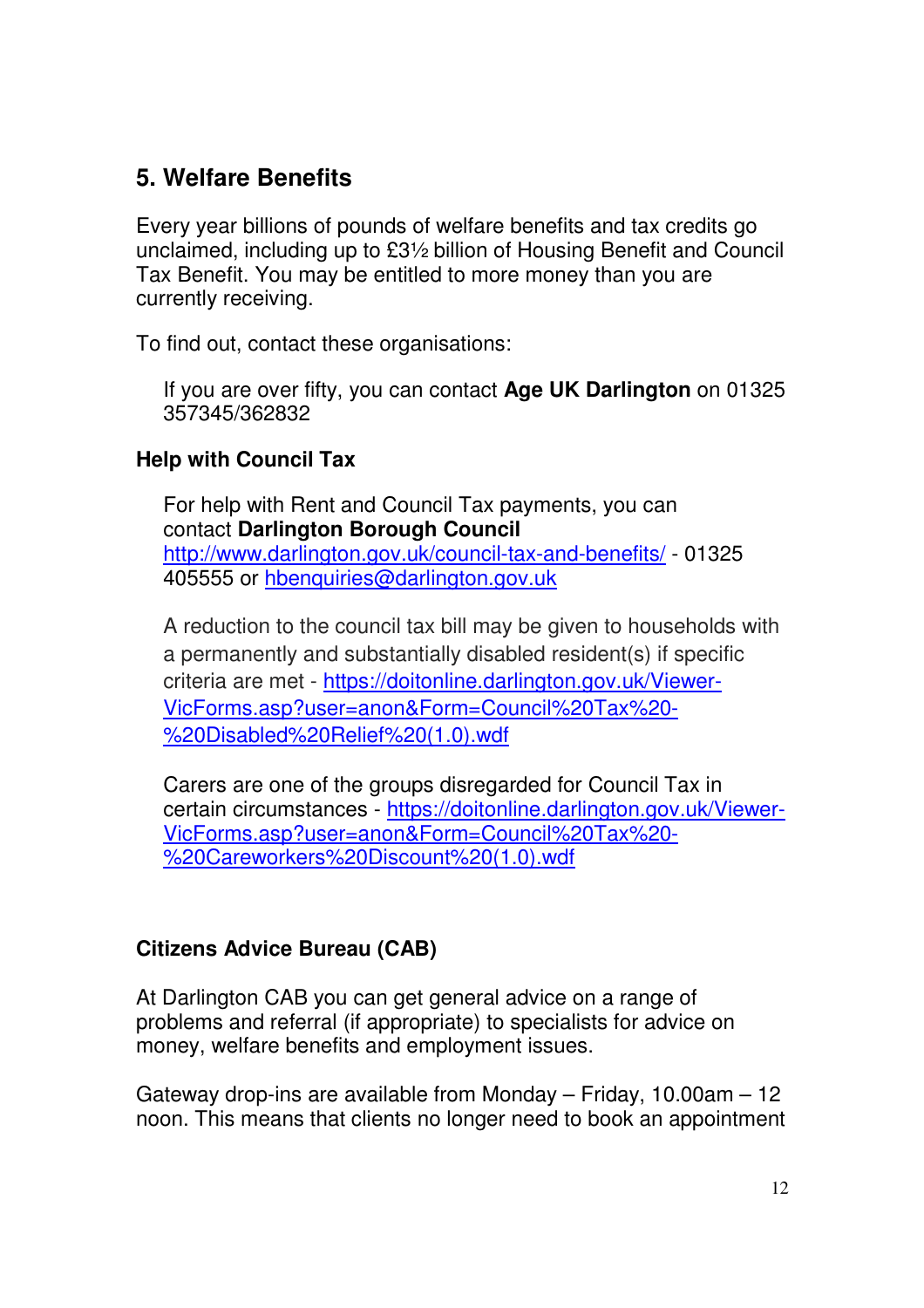in advance. Instead, they can come in for a brief initial assessment, and the adviser will then arrange an appropriate follow-up.

Telephone based Gateway drop-ins are also available from Monday – Friday, 10.00am – 2.00pm, with an extension to 6.00pm on Wednesday. Telephone the Adviceline on 0300 330 1195.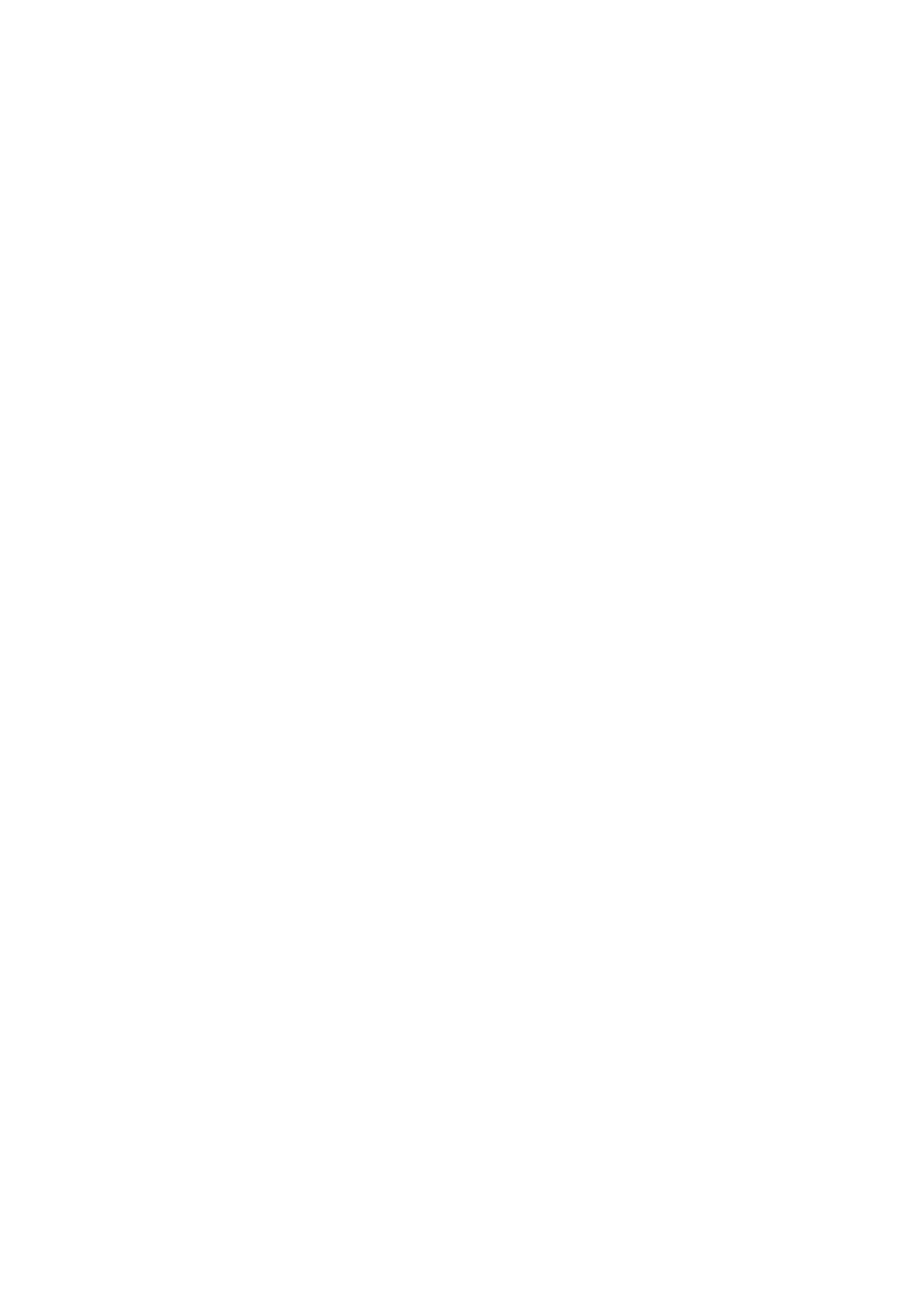## **6. Education, Health and Care Plans**

An **Education, Health and Care plan** (**EHC plan**) describes your child's special educational needs (SEN) and the help they will get to meet them. An EHC plan also includes any health and care provision that is needed. It is a legal document written by the local authority and is intended to ensure that children and young people with an EHC plan receive the support they need.

EHC plans replaced **Statements of Special Educational Need** and **Section 139 Learning Difficulty Assessments (LDA)** on 1 September 2014.

EHC plans are for children and young people who need more support than their school or other setting can provide. The plans can start from a child's birth and continue into further education and training.

The SEND Code of Practice says:

The purpose of an EHC plan is to make special educational provision to meet the special educational needs of the child or young person, to secure the best possible outcomes for them across education, health and social care and, as they get older, prepare them for adulthood.  $(9.2)$ 

For more information, please see the IASS website

http://www.darlington.gov.uk/iass

IASS is the Information, Advice and Support Service (formerly Parent Partnership). It is a service which supports young people who have or may have special educational needs, and parents/carers of children who have or may have special educational needs. The service can provide information and support on a one-to-one basis and provides an advice line.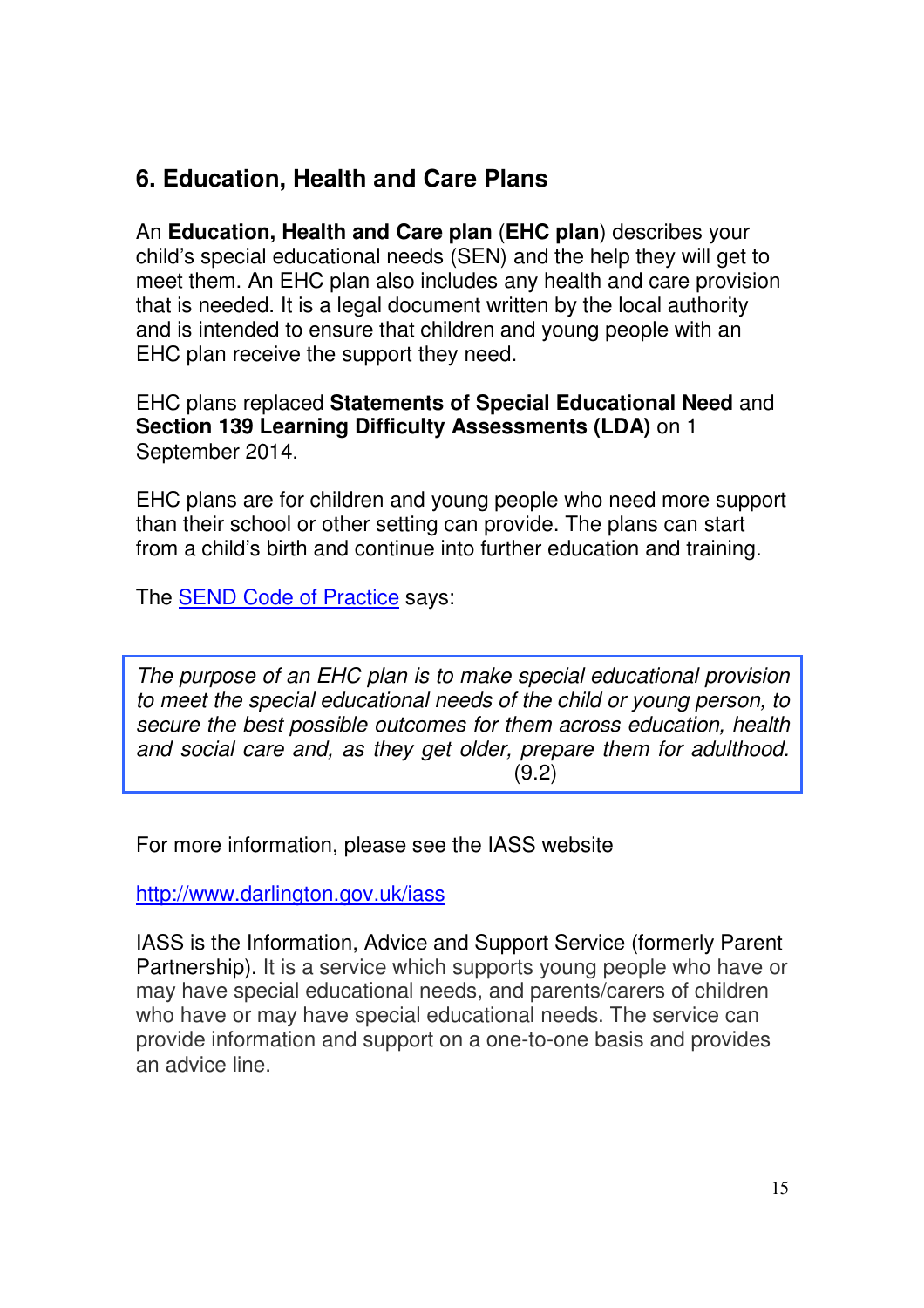# **7. Health**

## **a). Health Action Plans**

The Health Action Plan says what services and support the person with a learning disability needs to have a healthy life. It also contains a list of people who may be able to help. The person with a learning disability usually keeps a copy of the Plan, which may have pictures and easy words, or be on tape.

All people with a learning disability aged 18+ should be offered a Health Action Plan, when they first come into the service or when they receive a review. More details can be obtained from Health Action Plan Facilitators Ruth Taylor or Ian Mhlanga on 01325 522050.

## **b) Annual Health Checks**

All people with a learning impairment aged 14+ should be offered an Annual Health Check by their GP practice.

## **c). Community Dental Services**

This service provides specialised NHS dental treatment for children and adults in County Durham and Darlington who have been referred in writing by a medical, dental, health or social care professional. For more information see: https://www.cddft.nhs.uk/ourservices/division-of-clinical-support-services/special-care-dentalservice.aspx

## **d). Dementia**

People with a learning impairment are at increased risk of developing dementia as they age, compared with others without a learning impairment, although the figures vary according to how the diagnosis is made.

About 1 in 5 people with a learning impairment who are over 65 will develop dementia. People with a learning impairment who develop dementia generally do so at a younger age. This is particularly true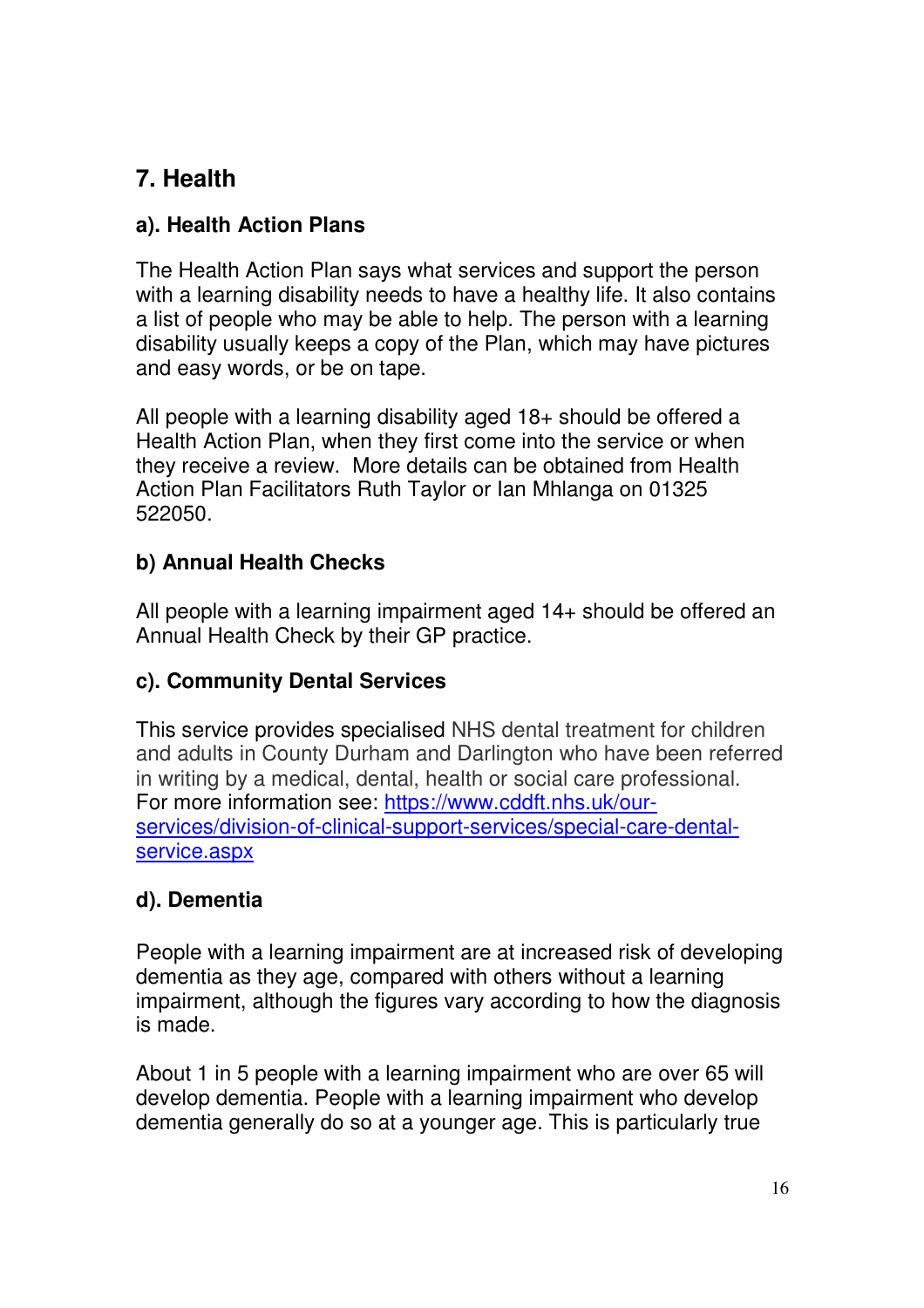for people with Down's syndrome, 1/3 of whom develop dementia in their 50s.

You can obtain more information from the Alzheimer's Society website - https://www.alzheimers.org.uk

If you are concerned that the person you care for may be developing dementia (perhaps because you have noticed a change or deterioration in how they think or reason, in the language they use, their behaviour, or their ability to manage daily living tasks), you should raise any concerns with their GP, or their social worker, who can make a referral to the Adult Learning Disability Specialist Health Team.

#### **e). Patient Experience Team**

The team provides information and support for patients, their families and carers and listens to concerns, suggestions and queries about NHS services.

Telephone: 0800 783 5774 Email: complaints@cddft.nhs.uk Website: www.cddft.nhs.uk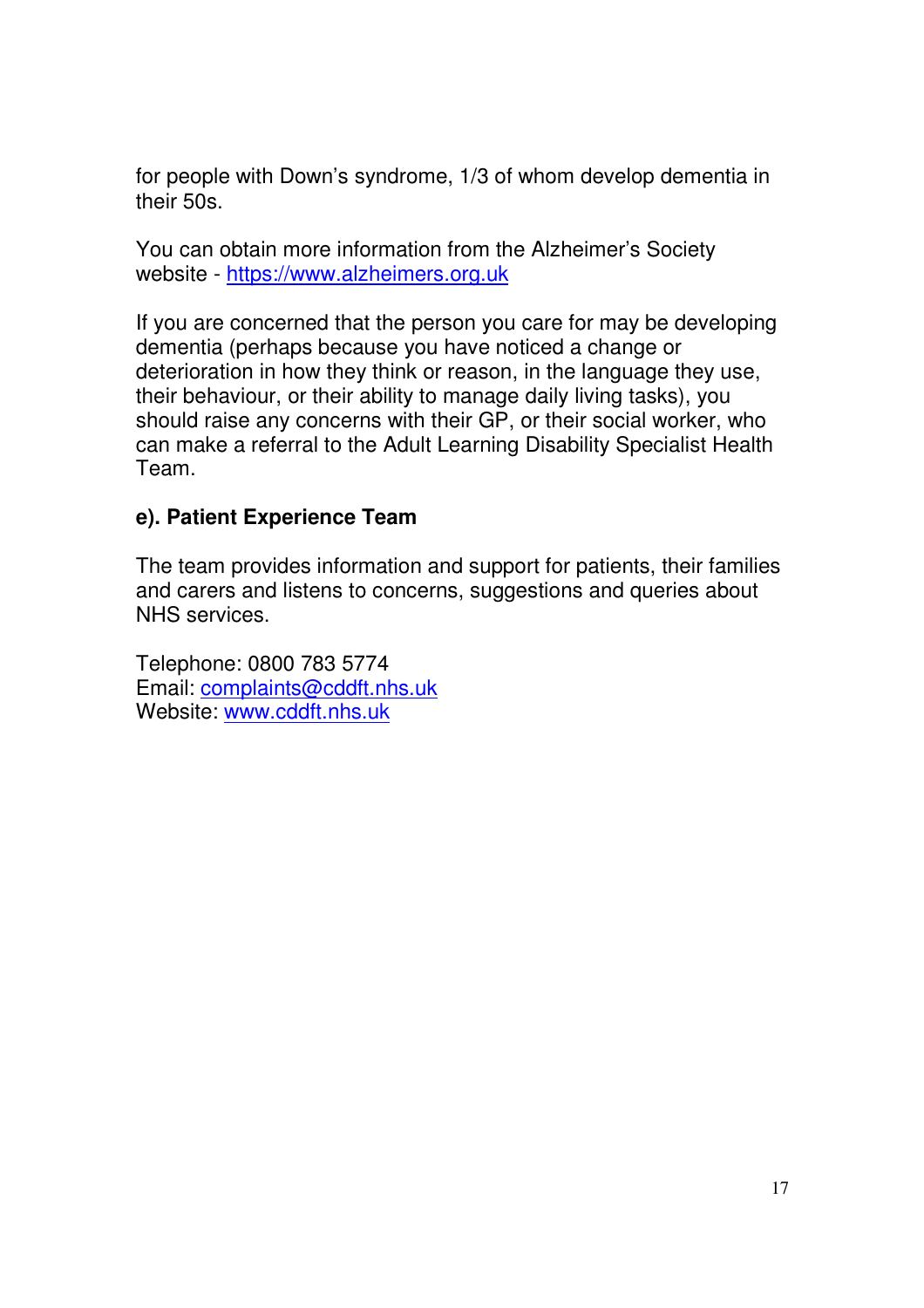# **8. The Life Stages Service (Social Care)**

The Life Stages Service (0-25 and 26+) supports disabled children, young people and adults with a learning impairment in Darlington and undertakes assessment and support planning.

We have changed the traditional system of transferring young adults to another team at 18 as we recognise that young adults and their families value consistency and stability during a time in their life where there is considerable change. In Darlington this will usually mean the allocated worker remains with the young adult as they journey into adulthood. Social Workers in the Life Stages Service have been developing their skills and knowledge to ensure they can assist young adults during this phase of their lives

The Life Stages Services uses a Progression Model. This means that when working with individuals and their families we build on the strengths, skills and support networks that the individual has to promote their independence throughout their life.

To find out if support would be appropriate, the disabled child or adult would require an assessment of their needs.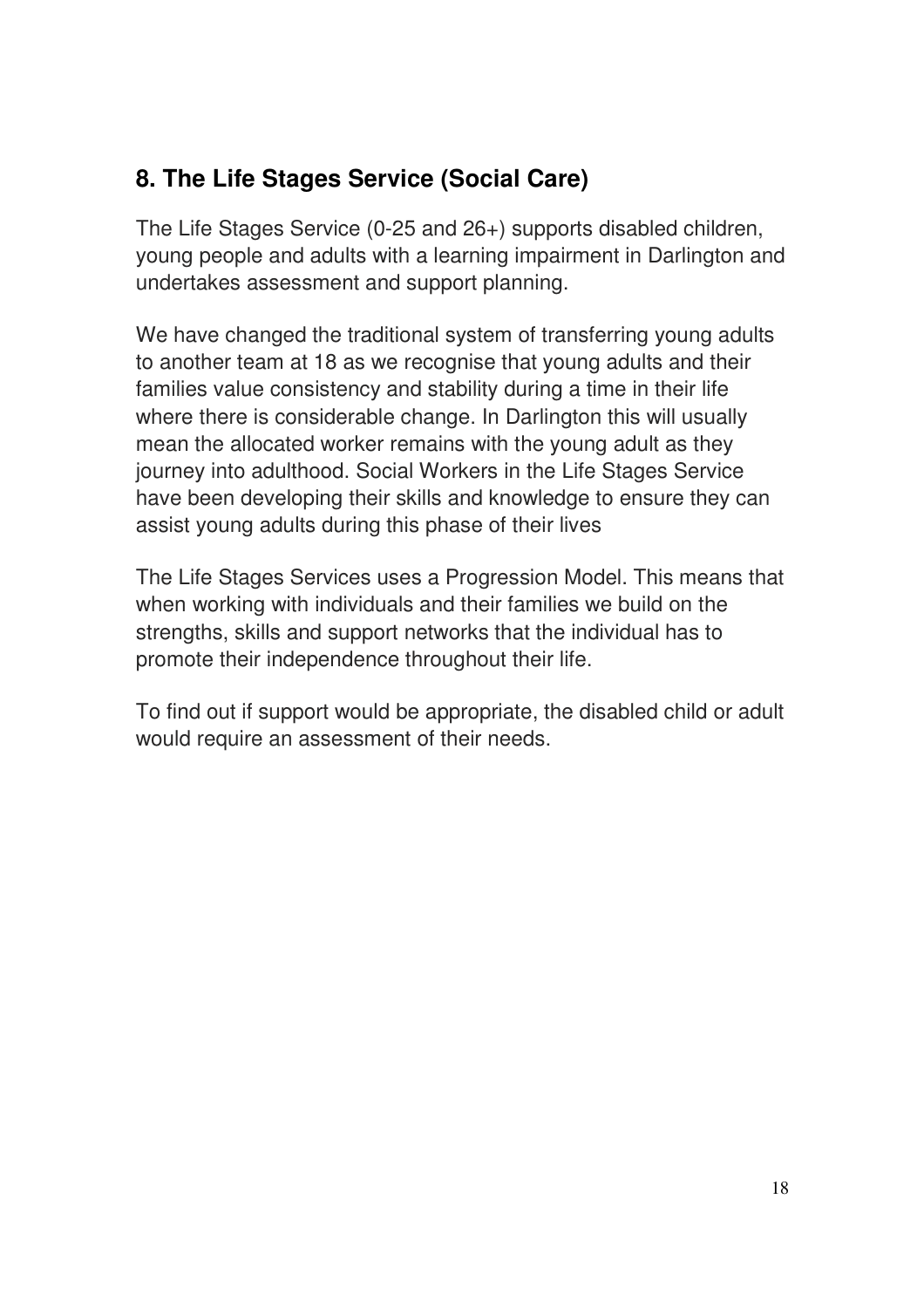## **9. Assessing your Needs**

#### **a) Disabled Children**

Disabled children have a right to an assessment under the Children Act 1989. If requested, we will undertake an Assessment of Need which is called a Children and Families Assessment (C&F). To request this assessment a referral is made to the First Point of Contact team. A referral is simply a telephone call to the Children's Access Point (CAP) or a completed form being sent by a professional involved with you or the child.

Tel: 01325 406222 (option 1)

When a referral to the team is received, a Social Worker will be allocated to undertake the Assessment of Need. Following this Assessment, a decision will be made as to whether the child or young adult is eligible to receive a service from the team. To ensure that our services are targeting the appropriate children and young adults, we apply an Eligibility Criteria following an Assessment. This criteria is explained within this document and within the accompanying guidance notes. The intention of these criteria is to ensure that we do not simply consider the diagnosis that a child or young adult may have; we will also look at the effects their disability has on their day to day life.

To be eligible for a children's service from the Disabled Children and Young Adults Team, children and young adults must meet the following criteria:

- 1. Be aged between 0 and 17 and be ordinarily resident in Darlington.
- 2. Have complex needs (in addition to any behavioural problems that may be present), or have a serious or life threatening illness.
- 3. There must be evidence that the child or young adult's additional needs impact significantly on their ability to enjoy ordinary day to day activities.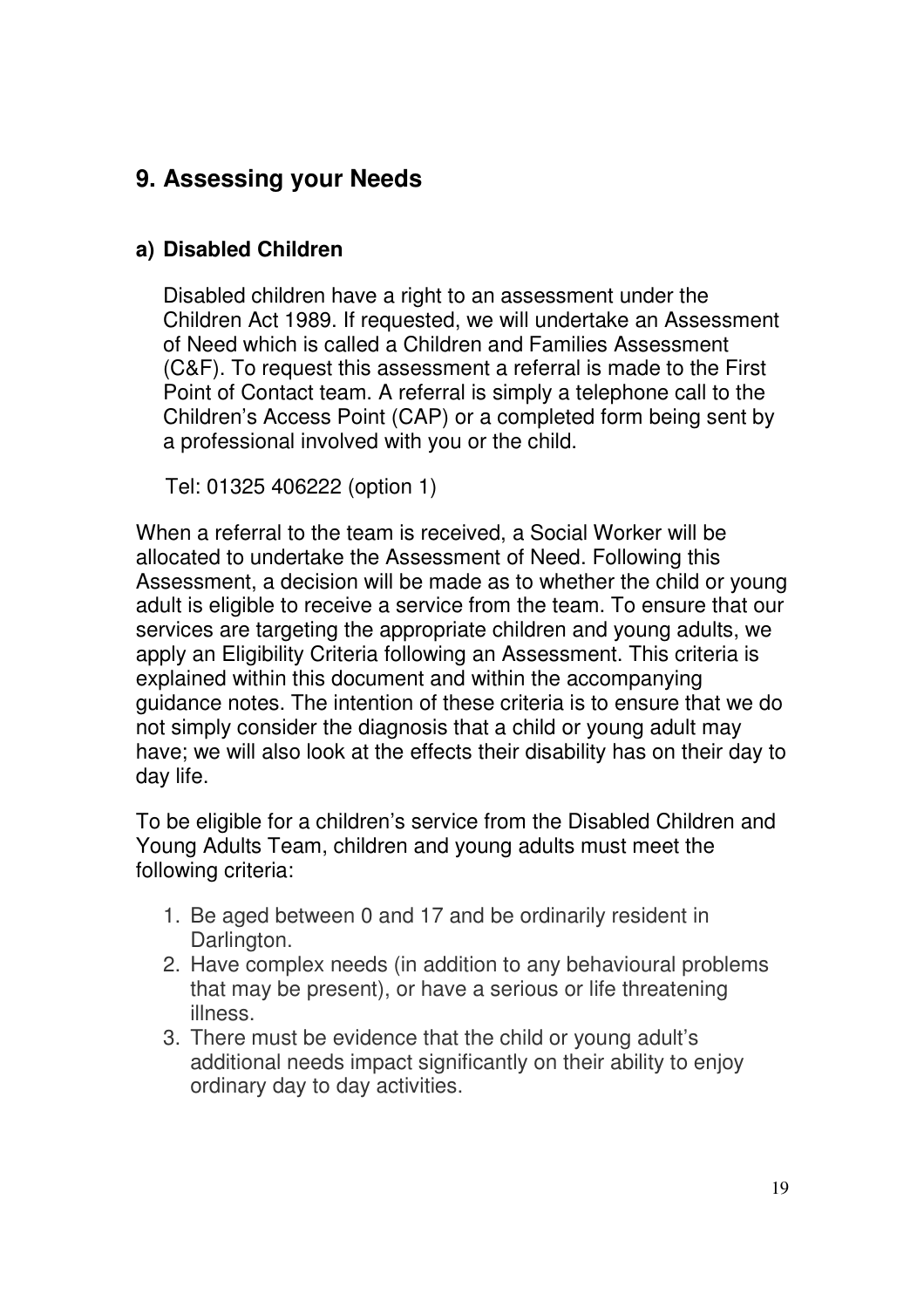- 4. The child or young adult must require a much greater level of day to day care to meet their needs than would usually be required for a person of that age.
- 5. They must require a significantly higher level of support in at least three of the following areas than would usually be required for their age:
	- a) Personal care and supervision
	- b) Education or employment
	- c) Access to social activities
	- d) Communication
	- e) The physical environment
	- f) Condition management
- 6. The child or young adult's condition is life limiting, or expected to last 6 months or more.

For more information please see the Darlington Borough Council website - http://www.darlington.gov.uk/education-andlearning/childrens-social-care/disabled-children/

If you need this information printed out, please let us know.

If you are not eligible we will signpost you to where you could get support from services who already work with you or through community and family support. If you are eligible, the Social Worker/ Care Manager will then work with you to develop a plan of need/support/outcomes called a Child in Need Plan (CIN).

#### **b). Adults**

For adults (aged 18 or over) an assessment is carried out under the Care Act (2014). To request this assessment a referral is made to the First Point of Contact. A referral is simply a telephone call or a completed form being sent by a professional involved with you.

Adult Social Care First Point of Contact: 01325 406111

When a referral to the Team is received, a worker will be allocated to undertake the Assessment of Need. As part of this Assessment, a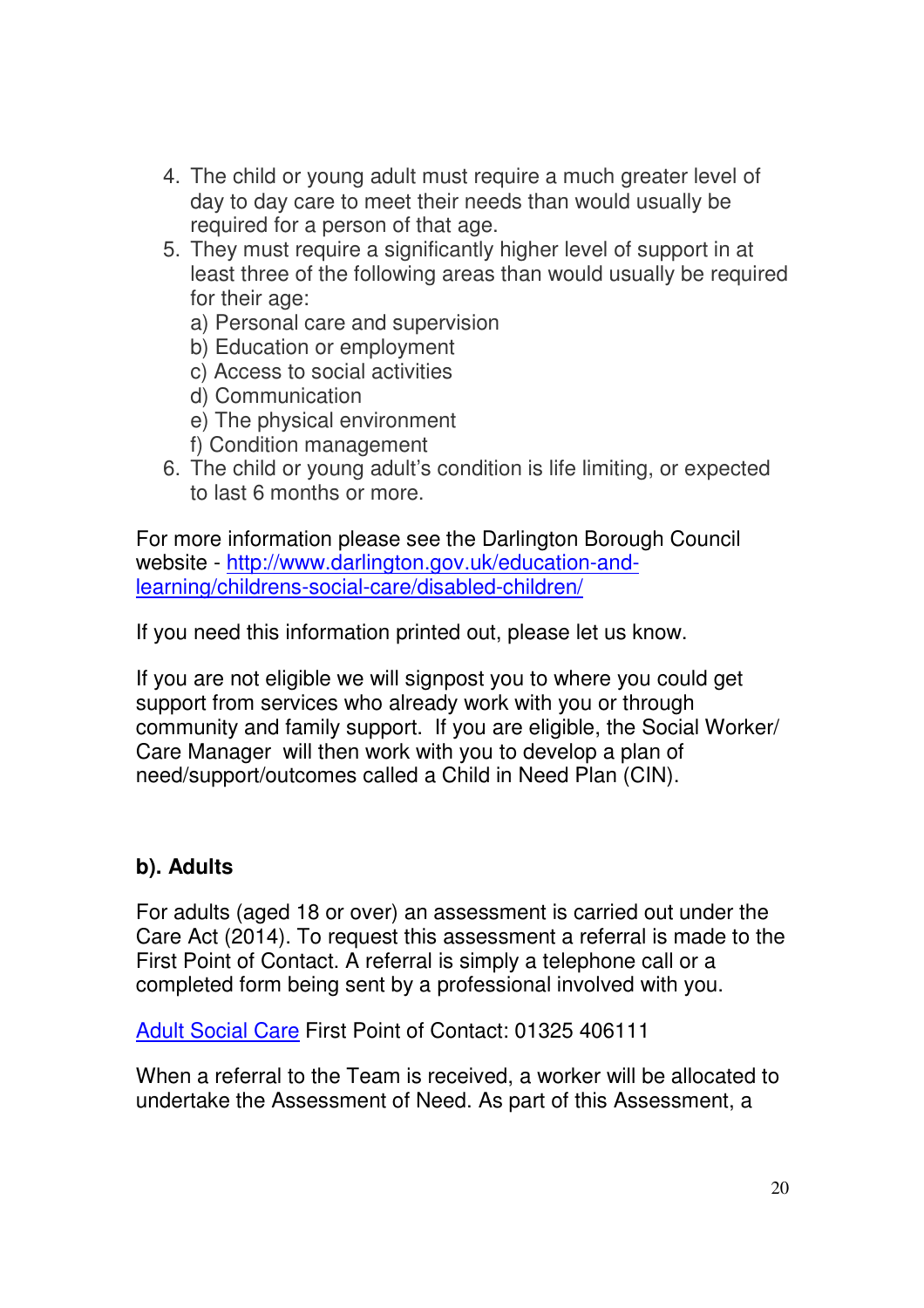decision will be made as to whether the individual is eligible to receive a support.

An adult will have eligible needs if:

- their needs arise from or are related to a physical or mental impairment or illness **and**
- as a result, the adult is unable to achieve two or more of the specified outcomes **and**
- as a consequence of being unable to achieve these outcomes there is, or there is likely to be, a significant impact on the adult's wellbeing

The specified outcomes are:

- managing and maintaining nutrition
- maintaining personal hygiene
- managing toilet needs
- being appropriately clothed
- being able to make use of the home safely
- maintaining a habitable home environment
- developing and maintaining family or other personal relationships
- accessing and engaging in work, training, education or volunteering
- making use of necessary facilities or services in the local community including public transport and recreational facilities or services
- carrying out any caring responsibilities the adult has for a child

The Life Stages Service will always work with the individual to look at how they can maximise their independence, whether this is through accessing support from universal services in the community, or through funded social care services (whichever is the most appropriate).

**If they do not have any eligible needs** the Service will be able to help by providing information and advice about other ways in which their needs can be met. This might include information about what is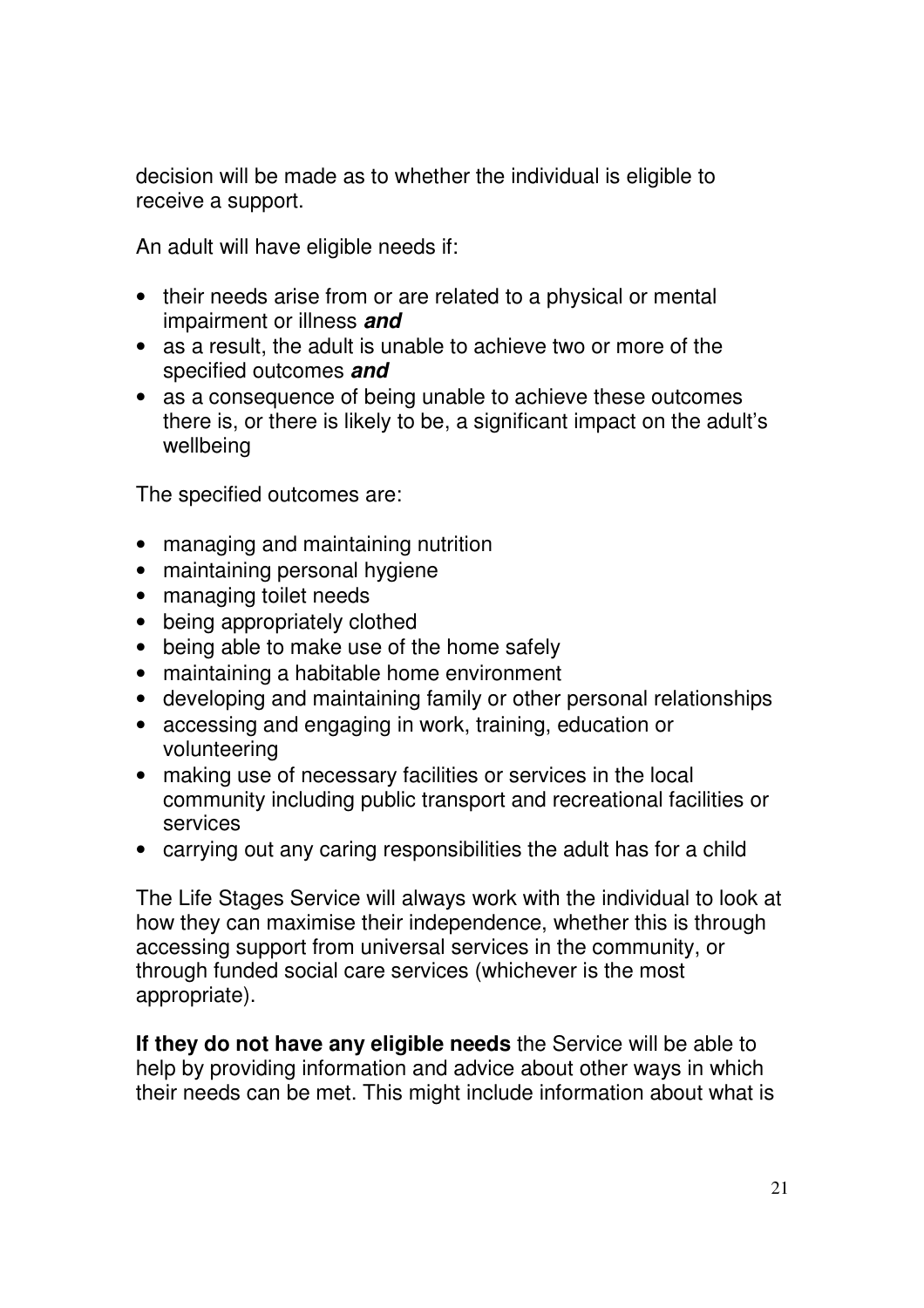available in the local community and how they might be able to arrange some support in other ways.

**If they do have needs that are eligible**, the Service will still help them to make use of community support networks where feasible but will also provide them with funded help and support, where necessary, to ensure that they are able to do the things that are important to them and help to improve their quality of life. Where services are provided, these will focus on developing skills and maximising independence for the future.

## **c). Preparing for Adulthood (Transition)**

Transition is a term usually used to describe the process of moving from being a child to an adult. The Care Act 2014 requires that for those who are likely to have needs as an adult that a transitions assessment is undertaken. These assessments (a Care and Support Needs "Adults" Assessment) should take place at a time when the local authority can be reasonably confident about what the young person's needs or support will look like after the young person in question turns 18. There is no set age when young people reach this point as every young person and their family are different, so a transition assessment will take place when it is most appropriate for them. We often find that shortly after their  $17<sup>th</sup>$  birthday works well for a lot of young people.

#### **d). Carers' Assessments**

#### **i. Parent Carer's Assessment**

This is carried out under the Children and Families Act 2014 to identify the needs of the parent of a disabled child or young person under the age of 18.

#### **ii. Young Carer's Assessment**

This is carried out under the Children and Families Act 2014 to identify the needs of a young carer under the age of 18. The purpose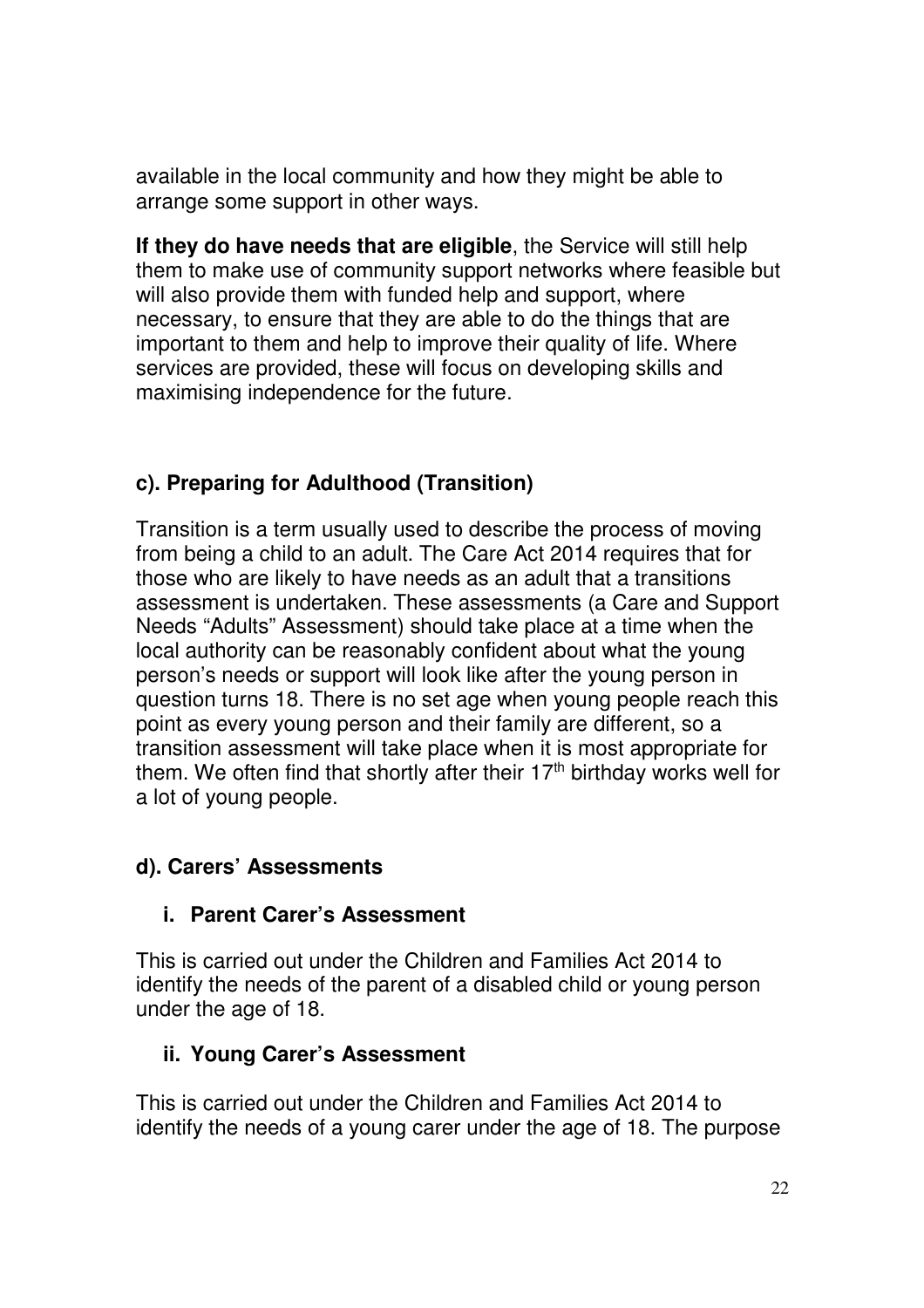of the assessment is to look at whether or not the young carer wishes to continue caring, and whether it is appropriate for them to continue caring. The assessment has to take into account any education, training, work or recreational activities the young carer is or wishes to participate in.

#### **iii. Carer's Support Assessment**

Under the Care Act 2014, you have a right to a Carer's Support Assessment 'on appearance of need'. If you choose to have a Carer's Support Assessment, this should take place alongside the Care and Support Needs Assessment of the person you care for.

You are entitled to a Carer's Support Assessment even if the person you care for refuses an assessment or the provision of support.

Your rights to assessment are explained more fully in the leaflet C1 – Helping Carers to Care - http://www.darlington.gov.uk/health-andsocial-care/adult-social-care/caring-for-someone/.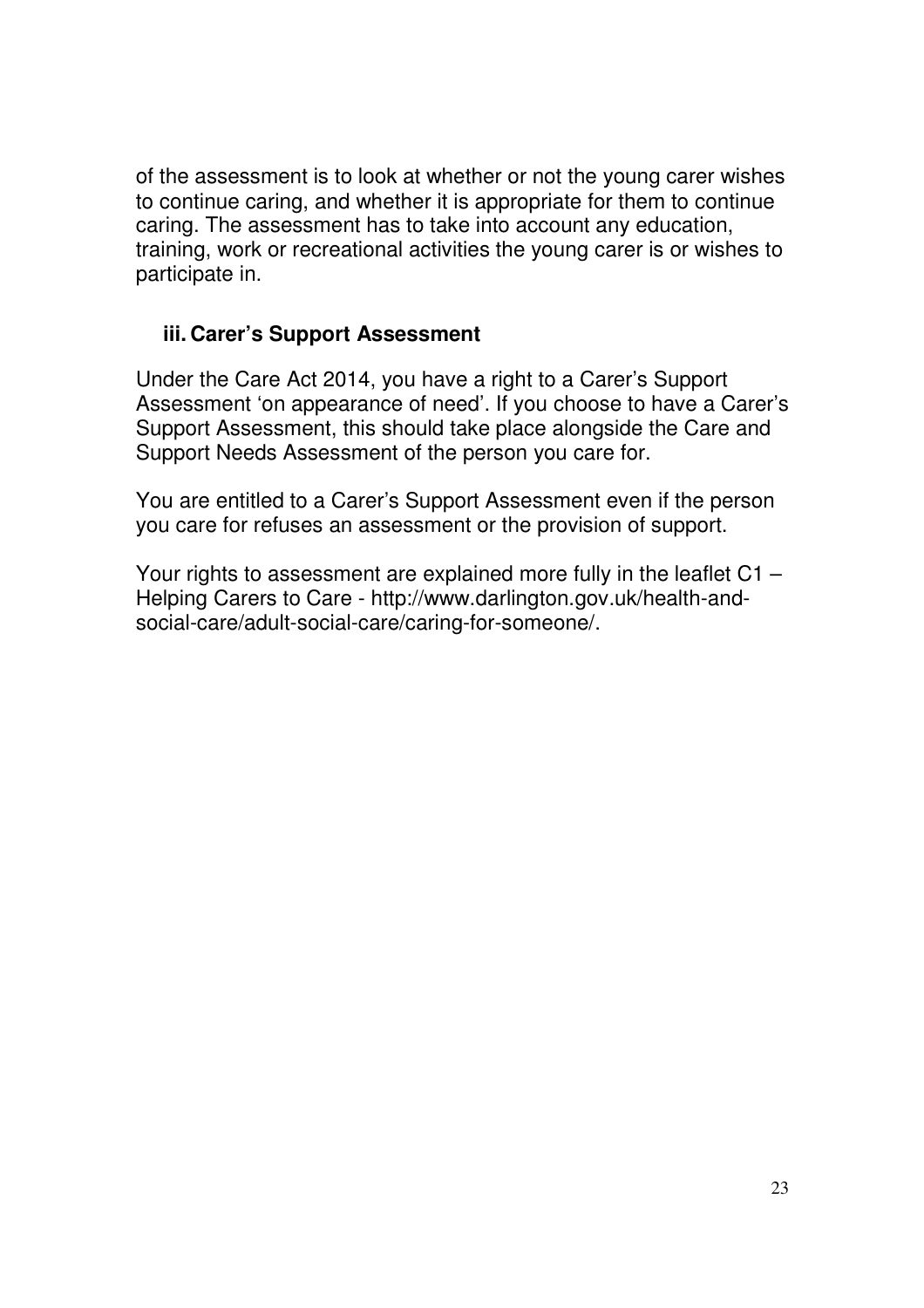# **10. Arranging Support**

#### **a). Disabled Children**

If the disabled child is eligible for support from the Life Stages Service the Social Worker will work with the child and their family to develop a support plan which is called a Child in Need Plan (CIN plan). This plan will use the progression model in identifying assessed outcomes for the child and the services to meet these needs. This means that when working with individuals and their families we build on the strengths, skills and support networks that the individual has to promote their independence throughout their life. This is equally important when we are working with an individual to prepare for adulthood (people might know that as transition).

Where a disabled child has an EHC Plan/One Plan, we also share the CIN plan with our colleagues in the Special Educational Need (SEN) Team so that they can update this into your SEN or EHC Plan. We will also aim to review our CIN plan within the same meeting that your EHC plan is also reviewed.

For more information about EHC Plans see section 6, or the Darlington Borough Council Website http://www.darlington.gov.uk/education-and-learning/darlingtonspecial-educational-needs-service/what-is-an-education-health-andcare-plan-ehc/

## **b). Adults**

All adults aged 18 and over who are eligible for support following their Care and Support Needs Assessment, will work with their allocated worker from the Life Stages Service to develop a Care and Support Needs Plan using their personal budget (for more information about personal budgets see page 30). The plan needs to be agreed by the council. This plan will use the progression model in identifying assessed outcomes for the individual and the services to meet these needs. This means that when working with individuals and their families we build on the strengths, skills and support networks that the individual has to promote their independence throughout their life.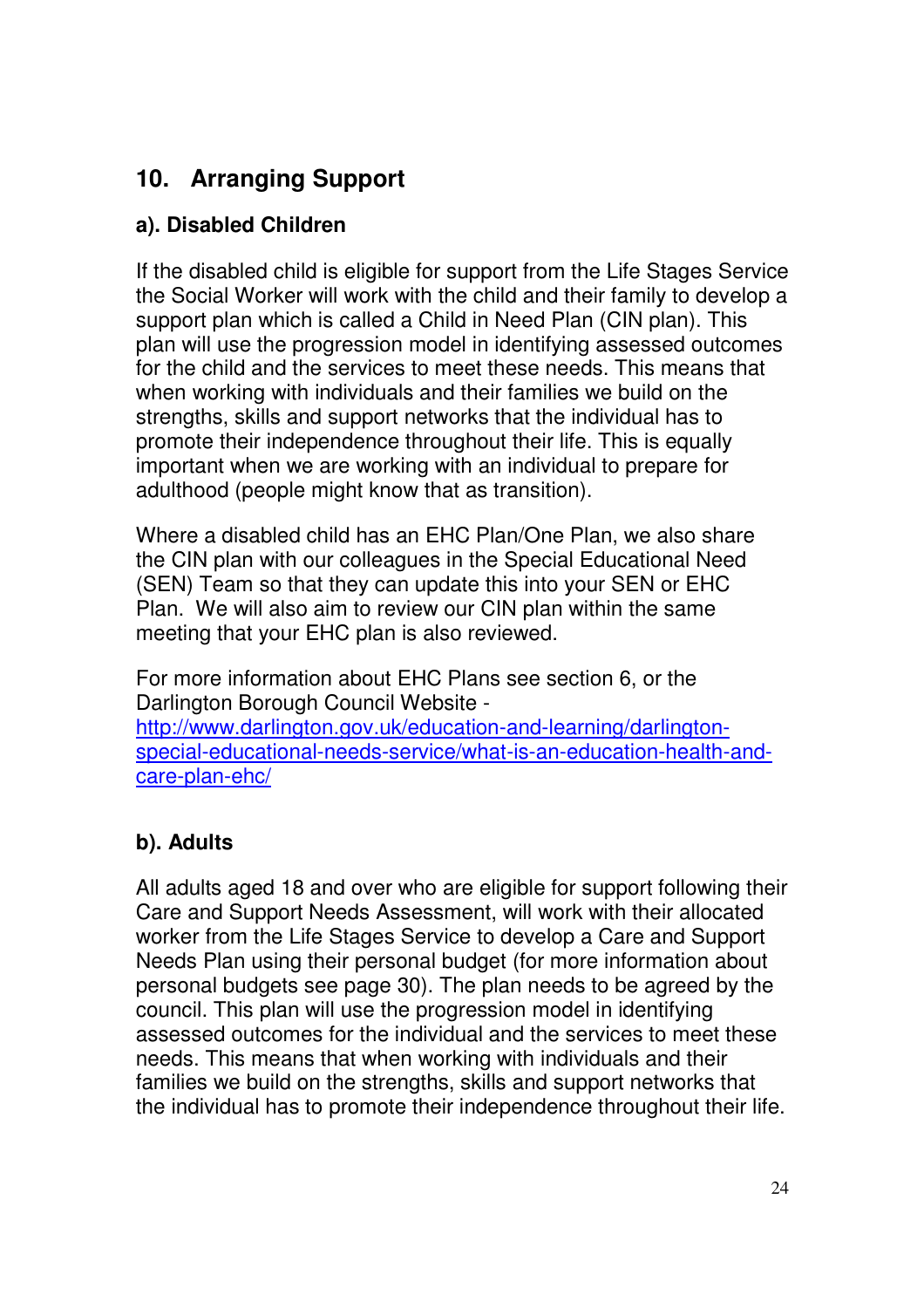Support available may include:

• **Support from the Life Stages Service** for both disabled children and adults to maximise their independence and participation within their locality. Wherever possible we will support individuals to use facilities available within their local community. Some of these may be universal services, which are available to anyone, or services which are commissioned by the Local Authority.

#### • **Advocacy Services**

The Life Stages Service recognises the need for individuals to have access to advocacy services and support. Darlington Association on Disability is currently commissioned to provide this support within Darlington. http://www.darlington.gov.uk/healthand-social-care/adult-social-care/more-information-andadvice/advocacy/

#### • **Assistive Technology**

The Council can now provide a range of items that can help people to live more independently within the community. It can include items to help with visual and hearing impairments as well as helping to maintain the safety of those with a learning disability. For more information visit the Lifeline and Telecare webpages -

http://www.darlington.gov.uk/health-and-social-care/adult-socialcare/support-to-live-at-home/lifeline-and-telecare/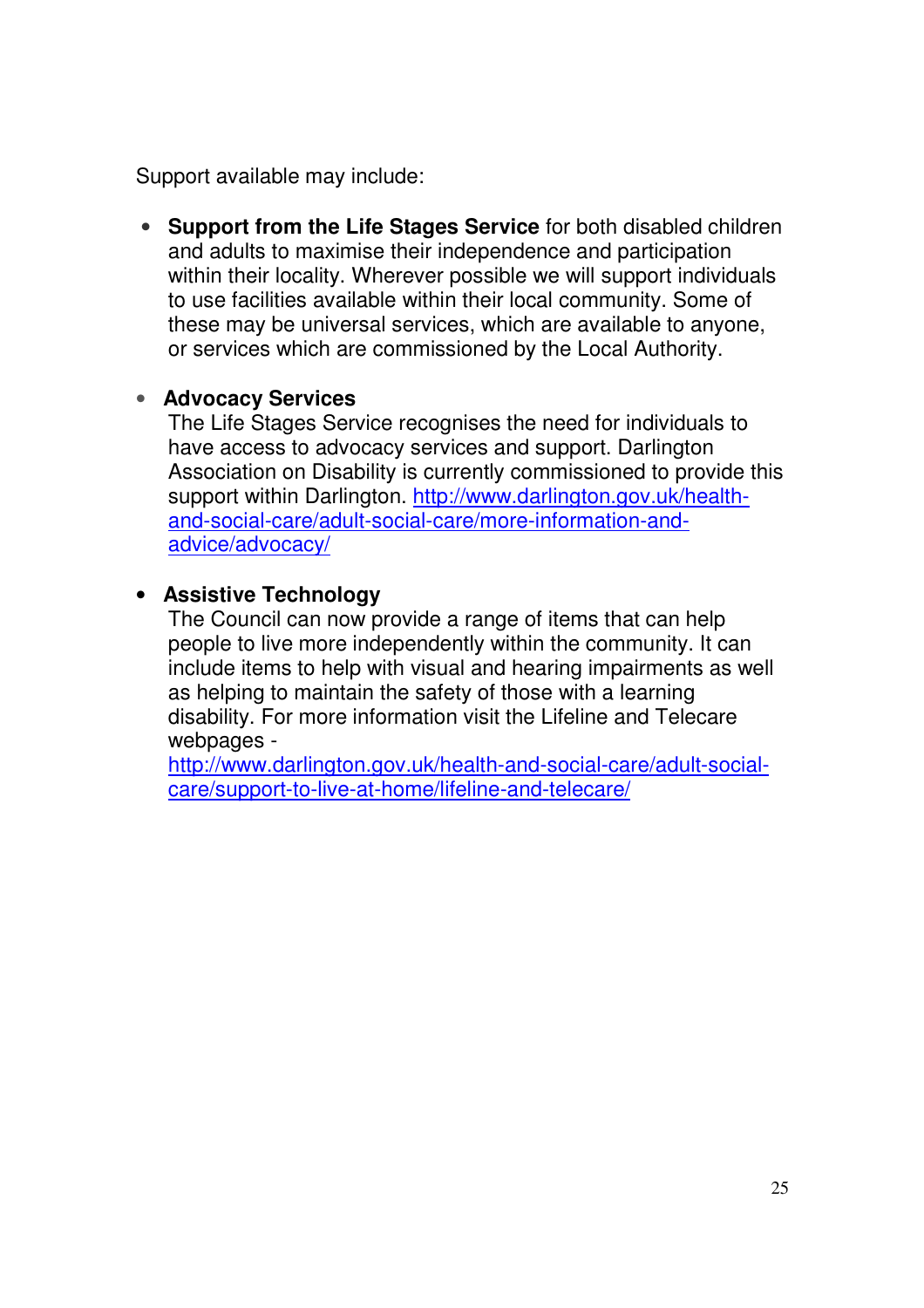#### **11. Person Centred Planning and Person Centred Reviews**

#### **a). Person Centred Planning**

Person Centred Planning is a way of helping people to make changes in their lives. It does this by finding out what is important to and for the person and what help is needed to make changes. The plan is developed in partnership with those who are important to and know the person well including family and friends, and belongs to the person. Information can be shared with others, if the person agrees to this.

There are many different styles of person centred planning, for example PATH (Planning Alternative Tomorrows With Hope), MAP (Making Action Plans) and Essential Lifestyle Planning.

PATH is a strongly focused planning style and can be used with individuals or organisations. It looks at dreams and goals and plans the progress towards achieving these goals, and who will help to move the person towards this.

MAP is more of a 'picture building' style – looking at the history of the person, who they are and what unique qualities/gifts they possess. MAP helps the individual to express opinions, as well as hopes and fears for the future. MAP is not as focused as PATH and not as detailed as Essential Lifestyle Planning – it is somewhere between the two.

ESSENTIAL LIFESTYLE PLANNING focuses on what is important to the person, and balances this with the things we need to know or do in order to keep the person happy, healthy and safe. Essential Lifestyle Planning should always have an Action Plan. It is a living document and should grow and change with person involved in the planning.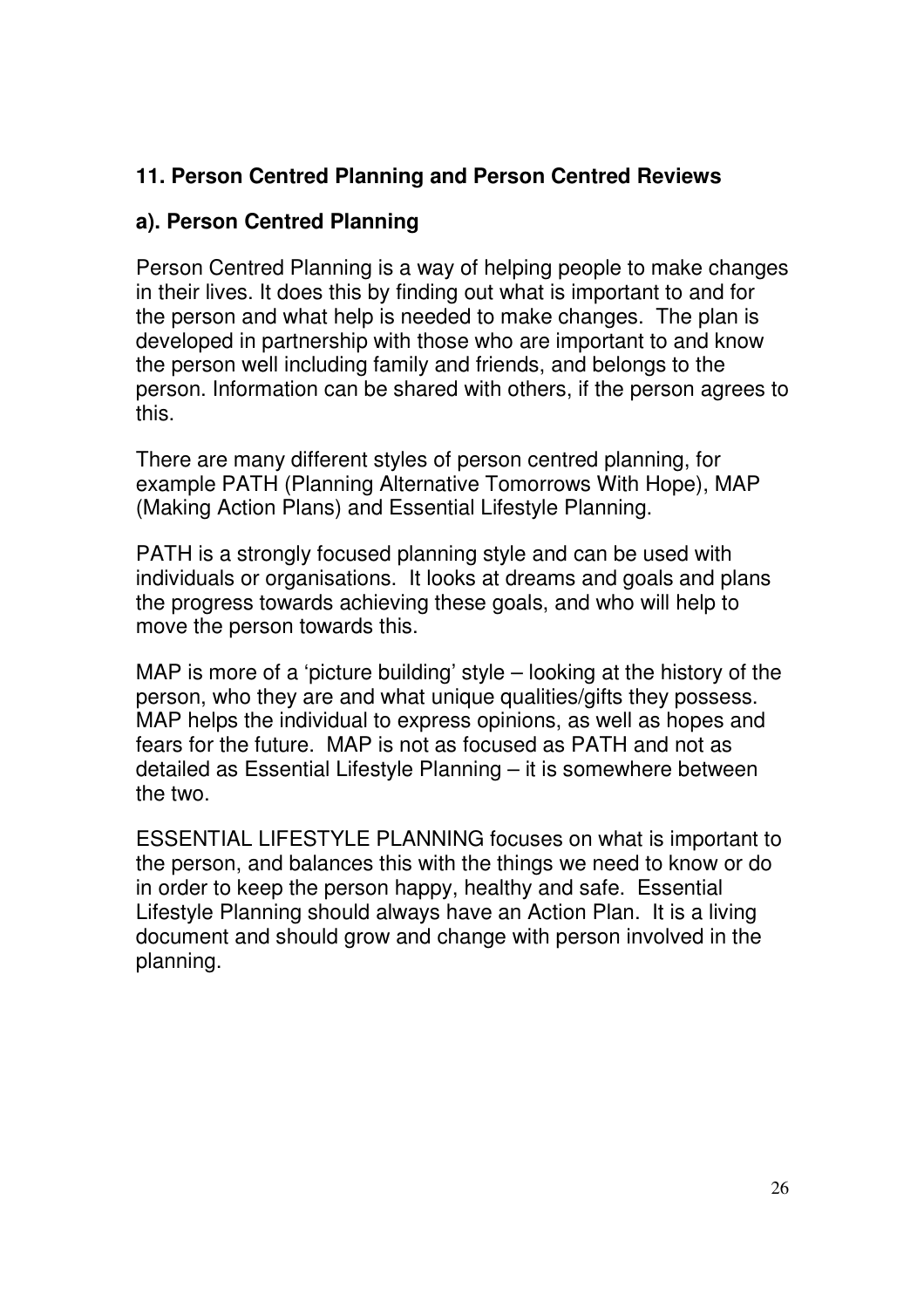#### **b). Person Centred Reviews**

A Person Centred Review looks at what is important to and for a person, as well as what is working and not working from different perspectives. It is a useful way of bringing the person together with all those that know the person and so often includes family, friends and those who support the person, both in paid and unpaid roles. Pictures and photographs can be used to help aid understanding and help the person to participate fully in the process. This style of review meeting allows everyone to contribute what they know about the person and their ideas to be heard.

The information is often used to inform statutory reviews. The information gathered can often inform support planning or other plans and can also be used as a start to developing a full person centred plan.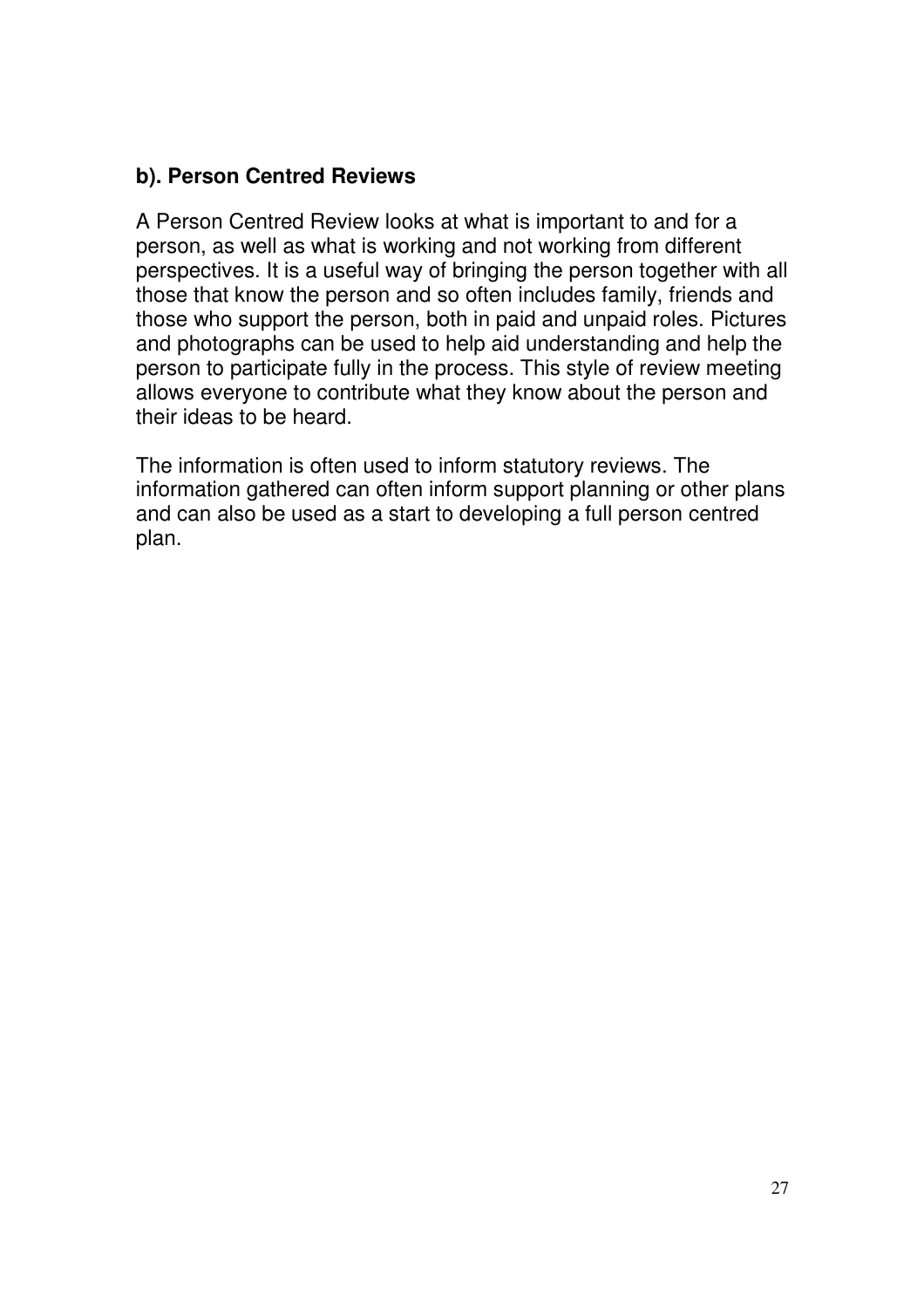## **12. Other Services Available**

#### **a). Local Offer – for 0-25 year olds**

The purpose of the Local Offer is to 'offer' information for parents, in a single place, which helps them to understand what services they and their family can expect from a range of local agencies including:

- what the law says they may be entitled to;
- what is available for their child from early years settings, schools (including Academies and Free Schools), colleges and other services,
- What is available from education, health and social care.

It covers children and young people from birth to 25.

For more information, please see: https://livingwell.darlington.gov.uk/Categories/528

#### **b). Short Break Statement** (for 0-17 year olds)

Sets out how the Council will provide short breaks for disabled children and young people (accessible through the Local Offer webpage above).

**c). Carer Breaks** (for carers of adults aged 18+)

There are a number of ways in which you can take time out from your caring role, depending on what suits you and the person you care for. When considering the options available, we will look at how this would support the independence of the person you care for as well as meet your need for time out from your caring role.

Some options include the following:

• **Day time/evening support** - a paid care worker may support the person you care for to take part in a day time/evening activity of their choice, whilst you have a break from your caring role. This may be by the care worker accompanying them to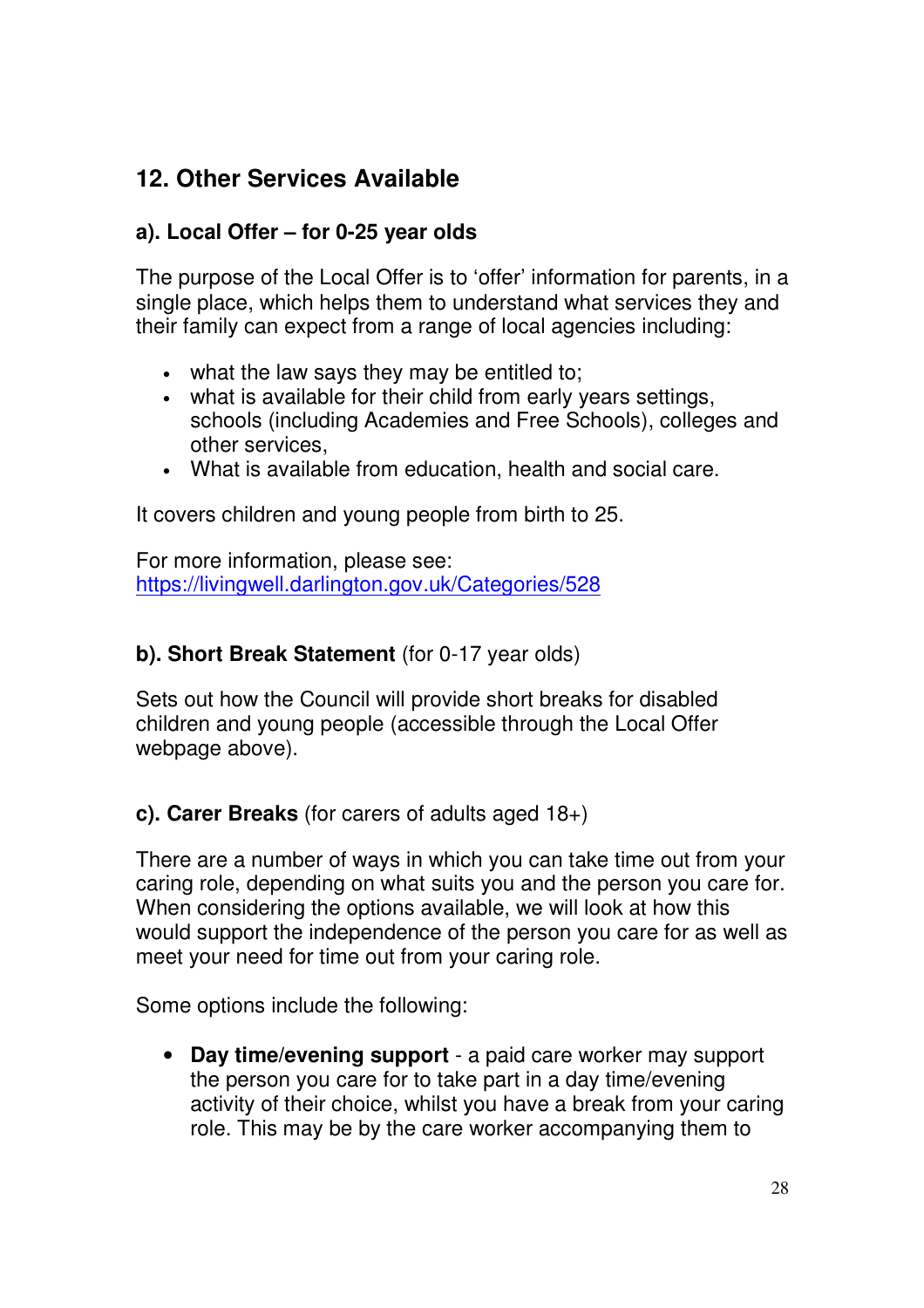take part in an activity out of the home, or by providing support for them at home, whilst you undertake an activity of your choice, either within or outside the home.

- **Overnight support in your own home** a paid care worker may stay overnight with the person you care for whilst you go away for a break, or enable you to stay in bed rather than getting up to provide assistance for the person during the night .
- **Overnight support away from home** the person you care for may go into a respite home (such as Holicote on Newton Lane), stay with a family living provider, or stay in a caravan or hotel with a personal assistant for one or more nights.
- **d). Carers Services** (for carers of adults aged 18+)

These are services provided to you in your own right as a carer to enable you to continue in your caring role or to maintain your health and wellbeing. The type of support that can be provided depends on your particular needs.

Examples may include:

- Assistance with domestic tasks such as housework and ironing
- Assistance with gardening
- Help to pay for recreational or other activities eg driving lessons, alternative therapies, gym membership, computer courses

Whilst the Life Stages Service can arrange breaks or Carers Services as described above, you may also want to take your breaks or Carers Services more flexibly. This can be achieved by use of a personal budget.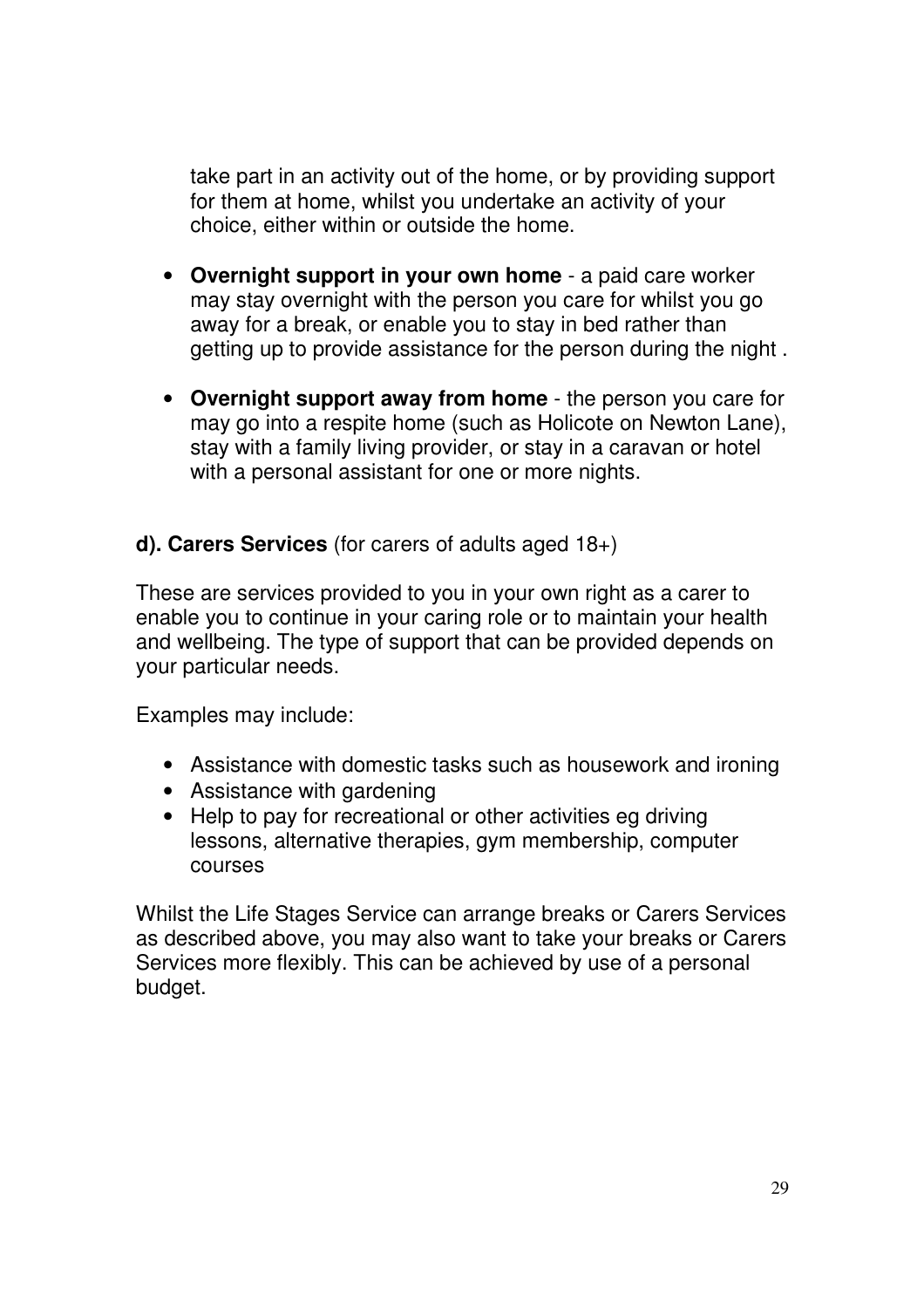#### **Personal Budgets**

If the person you care for is eligible for support from the Local Authority, we will use the answers from their assessment to work out the likely amount of their Indicative Personal Budget (an estimated amount of money we think their support will cost).

We will then work out how they want to organise their support. This is known as their Support Plan. A Support Plan describes how they will use their Personal Budget to achieve their outcomes. They can provide information for their Support Plan themselves, or ask family, friends or carers to contribute. Local independent organisations are also be able to help them

The Support Plan, when agreed, will set out the actual cost of their support. This is known as their actual Personal Budget.

A Personal Budget can be taken as a Direct Payment for the person you care for, or you as their suitable person, to arrange and manage services yourself, or, if you prefer, you can ask the Local Authority to arrange services on your behalf using your budget. The person carrying out your assessment will explain more about this when they visit you.

A personal budget can be used in three ways:

- As a direct payment to the person cared for
- As a service bought by the council
- Both as a direct payment and a council bought service

Carers can also receive a personal budget for Carers Services.

#### **Direct Payments**

Further information about Direct Payments can be found in the direct payments leaflet enclosed.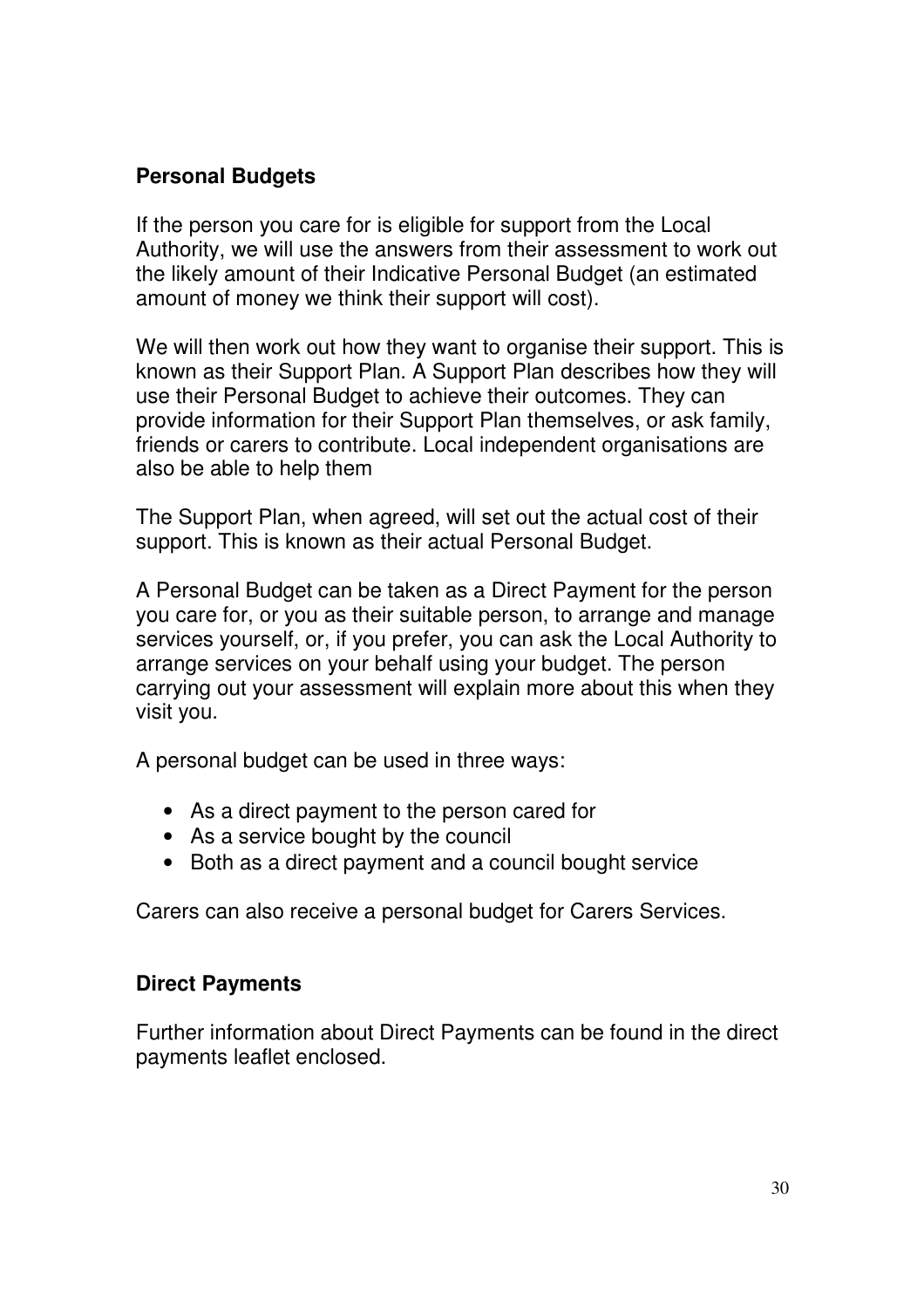# **13. Useful national and local contacts**

#### **a). National websites**

Alzheimer's Society - https://www.alzheimers.org.uk/

CAB Adviceguide - http://www.adviceguide.org.uk/

Carers Allowance - www.direct.gov.uk/carers

Carers Direct – https://www.nhs.uk/conditions/social-care-andsupport/carers-direct-helpline

Carers Trust – www.carers.org

Carers UK – www.carersuk.org

Contact - http://www.contact.org.uk/

Down's Syndrome Association - http://www.downs-syndrome.org.uk/

Mencap - https://www.mencap.org.uk/

National Autistic Society http://www.autism.org.uk/

Scope - http://www.scope.org.uk/

Transition Information Network https://councilfordisabledchildren.org.uk/transition-informationnetwork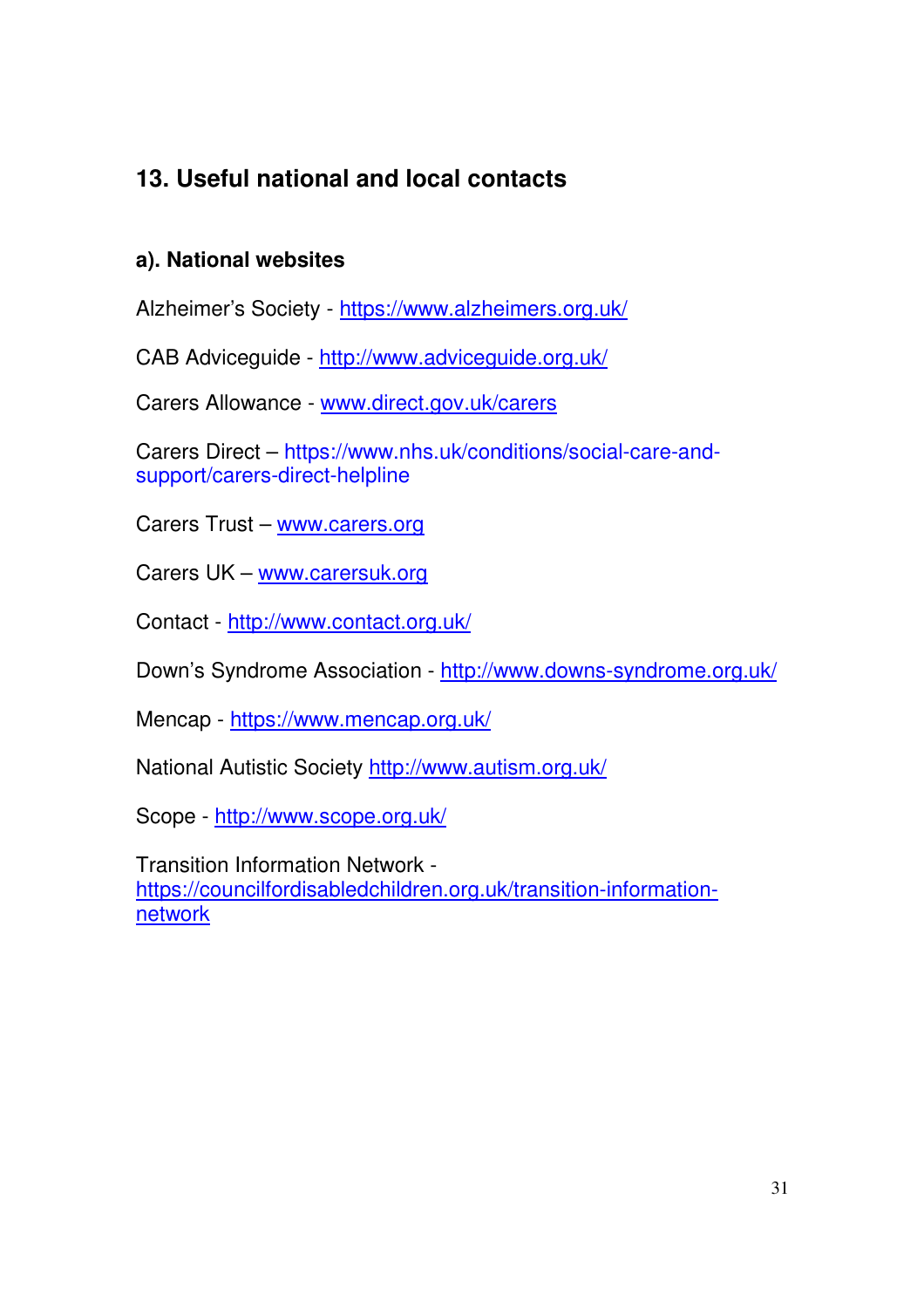#### **b). Local websites and telephone numbers**

Alzheimer's Society, Darlington Dementia Advisor Service Tel: 0191 389 0400 E-mail: Darlington@alzheimers.org.uk

Daisy Chain Tel: (01642) 531248 http://www.daisychainproject.co.uk/

Darlington Borough Council Adult Social Care Tel: (01325) 406111 http://www.darlington.gov.uk/health-and-social-care/adult-social-care/

Darlington Borough Council Lifeline Service Tel: (01325) 406888 http://www.darlington.gov.uk/health-and-social-care/adult-socialcare/support-to-live-at-home/lifeline-and-telecare/

Darlington CAB Adviceline Tel: 0300 330 1195

Darlington Carers Support Tel: 0300 0301215 http://www.dccarers.org/

Darlington Families Information Team Tel: 01325 406222 (option 4) http://www.darlington.gov.uk/education-and-learning/familiesinformation-team/

Down's Syndrome North East Tel: 0870 765 2121 http://www.dsne.org.uk/

Humankind Darlington Young Carers Tel: 01325 483038 Email: dyc@humankindcharity.org.uk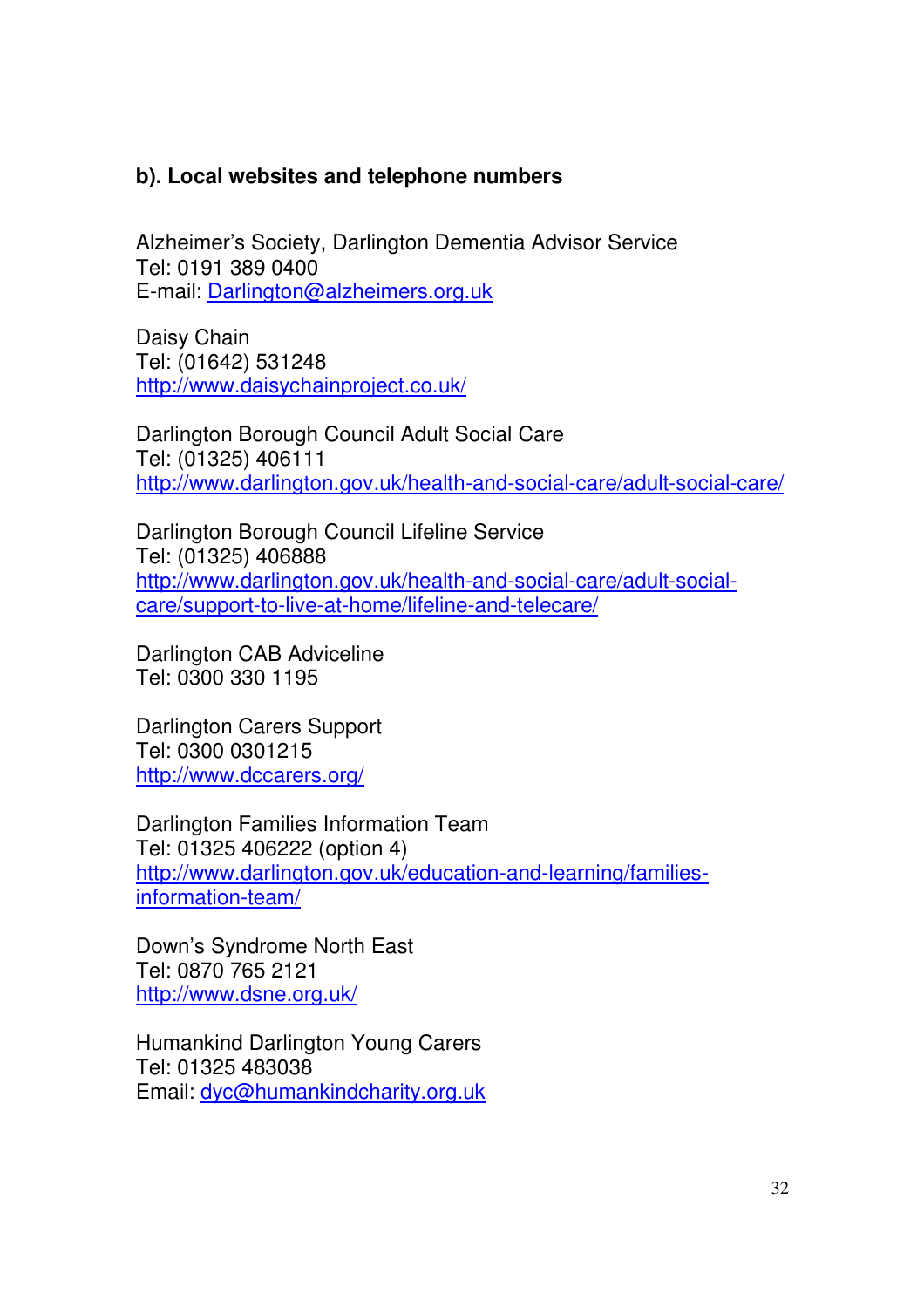IASS (Information, Advice and Support Service) Tel: 01325 405878 http://www.darlington.gov.uk/iass

NEAS (North East Autism Society) Tel: (0191) 410 9974 https://www.ne-as.org.uk/

Parent Carer Forum c/o Darlington Association on Disability (DAD) Tel: (01325) 254848 http://www.darlingtondisability.org/parentsforum/parentsforum.htm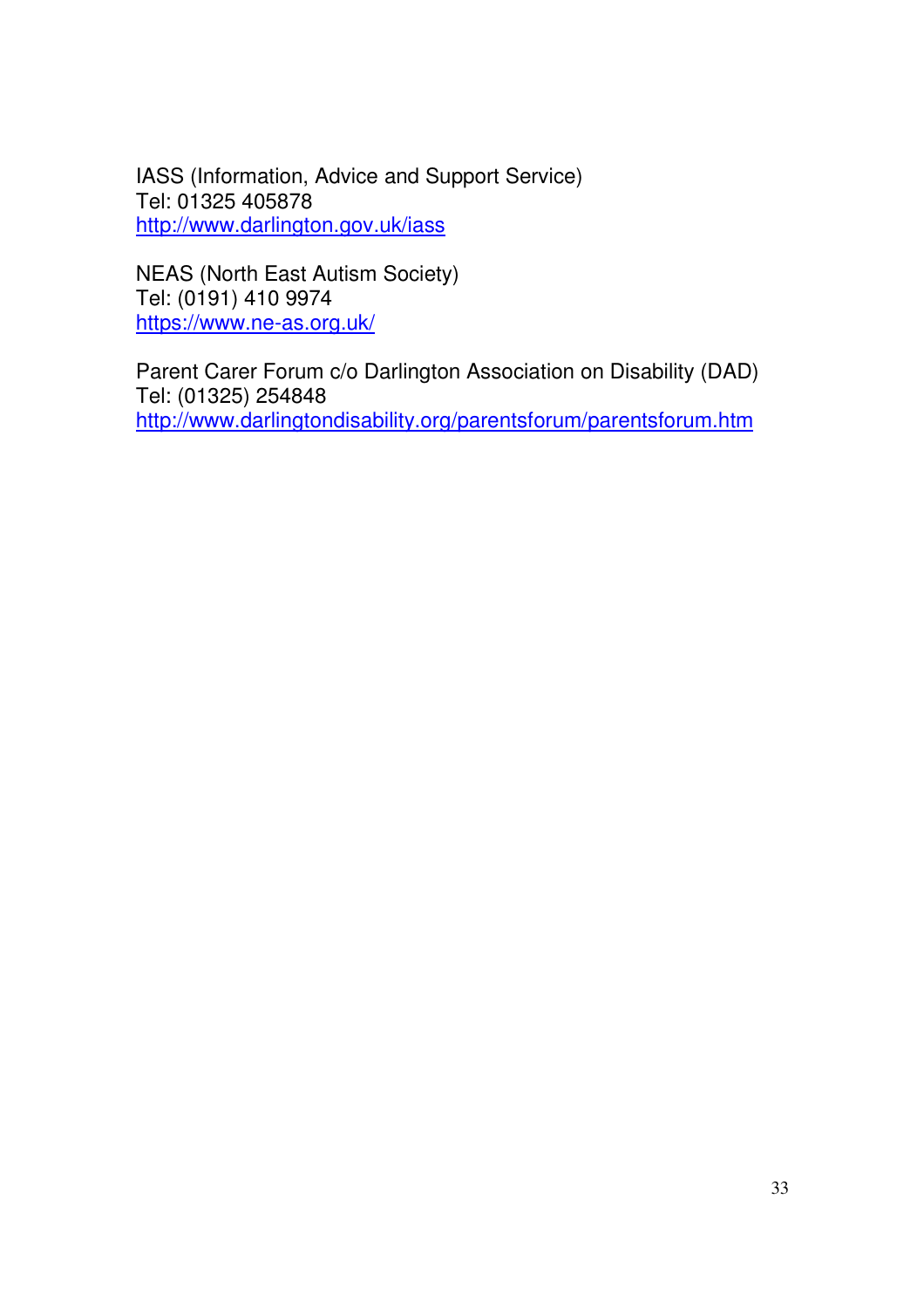## **14. Feedback**

- We would very much like to receive your comments on this pack. If you would like to comment, please use the form enclosed.
- If you would like to comment on any aspect of the services you or the person you care for receive, you can use the compliments, comments, suggestions and complaints procedure enclosed.